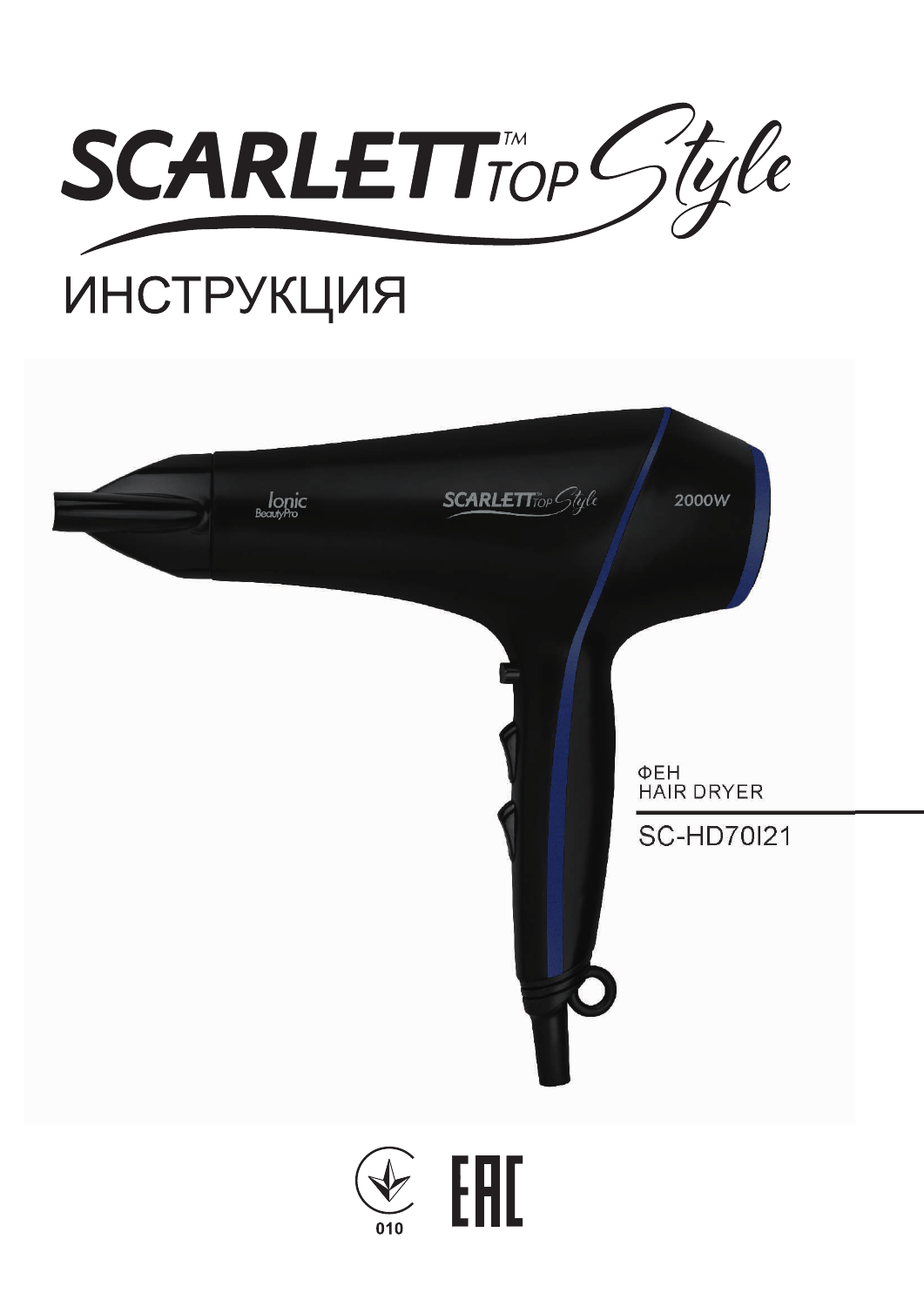# **INSTRUCTION MANUAL РУКОВОДСТВО ПО ЭКСПЛУАТАЦИИ ІНСТРУКЦІЯ З ЕКСПЛУАТАЦІЇ ПАЙДАЛАНУ ЖӨНІНДЕГІ НҰСҚАУЛЫҚ**

| <b>GB</b>       |  |
|-----------------|--|
| <b>RUS</b>      |  |
| <b>UA</b>       |  |
| <b>KZ</b>       |  |
| ES <sub>1</sub> |  |
| LV              |  |
| LT.             |  |
| H.              |  |
| <b>RO</b>       |  |
| PL              |  |
|                 |  |

- 1. Concentrator
- 2. Housing
- 3. COOL SHOT button
- 4. Heat setting switch
- 5. Speed setting switch
- 6. Hanging loop
- 7. Handle
- 8. Cord swivel protection
- 9. Air inlet removable lattice

- 1. Насадка-сопло
- 2. Корпус
- 3. Кнопка режиму "ЗИМНЕ ПОВІТРЯ"
- 4. Перемикач температури повітряного струму
- 5. Перемикач швидкості повітряного струму
- 6. Петелька для підвішування
- 7. Ручка
- 8. Запобіжник шнура від перекручування
- 9. Знімна решітка направляючих повітря отворів

#### **EST KIRJELDUS LV APRAKSTS**

- 1. Õhuvoo suunamise otsik
- 2. Korpus
- 3. Külma õhu nupp
- 4. Õhuvoo temperatuuri ümberlüliti
- 5. Õhuvoo kiiruse ümberlüliti
- 6. Riputusaas
- 7. Käepide
- 8. Juhtme ülekerimisvastane kaitse
- 9. Õhuavade eemaldatav rest

## **LT APRAŠYMAS H LEÍRÁS**

- 1. Antgalis, koncentruojantis oro srovę
- 2. Korpusas
- 3. Režimo "ŠALTAS ORAS" mygtukas
- 4. Oro srovės temperatūros jungiklis
- 5. Oro srovės greičio jungiklis
- 6. Kilpelė pakabinimui
- 7. Rankena
- 8. Sukiojamas elektros laidas
- 9. Ortakių angų nuimamos grotelės

#### **GB DESCRIPTION RUS УСТРОЙСТВО ИЗДЕЛИЯ**

- 1. Насадка-сопло
- 2. Корпус
- 3. Кнопка режима "ХОЛОДНЫЙ ВОЗДУХ"
- 4. Переключатель температуры потока воздуха
- 5. Переключатель скорости потока воздуха
- 6. Петелька для подвешивания
- 7. Ручка
- 8. Предохранитель шнура от перекручивания
- 9. Съемная решетка воздуховодных отверстий

## **UA ОПИС KZ СИПАТТАМА**

- 1. Шашты жайластырғыш
- 2. Тұлға
- 3. "Салқын ауа" тәртібінің ноқаты
- 4. Ауа ағынының температурасын ауыстырып қосқышы
- 5. Ауа ағынының жылдамдығын ауыстырып қосқышы
- 6. Іліп қоюға арналған ілмек
- 7. Тұтқа
- 8. Баудың оралып кетуінен сақтандырғыш
- 9. Ауа шығу тесігінің алынбалы торы

- 1. Uzgalis-koncentrators matu veidošanai
- 2. Korpuss
- 3. Režīma "AUKSTAIS GAISS" poga
- 4. Gaisa plūsmas temperatūras slēdzis
- 5. Gaisa plūsmas ātrumu slēdzis
- 6. Ērta cilpiņa pakāršanai
- 7. Rokturis
- 8. Elektrovada aizsargāšana pret savīšanos
- 9. Gaisa novades atvērumu noņemā restīte

- 1. Koncentrátor (légterelő)
- 2. Készülékház
- 3. "HIDEG LEVEGŐ" kapcsológombja
- 4. Hőmérsékletkapcsoló
- 5. Gyorsasági fokozat kapcsoló
- 6. Akasztó
- 7. Fogantyú
- 8. Vezeték tekeredését gátló elem
- 9. A légvezető nyílások levehető rácsa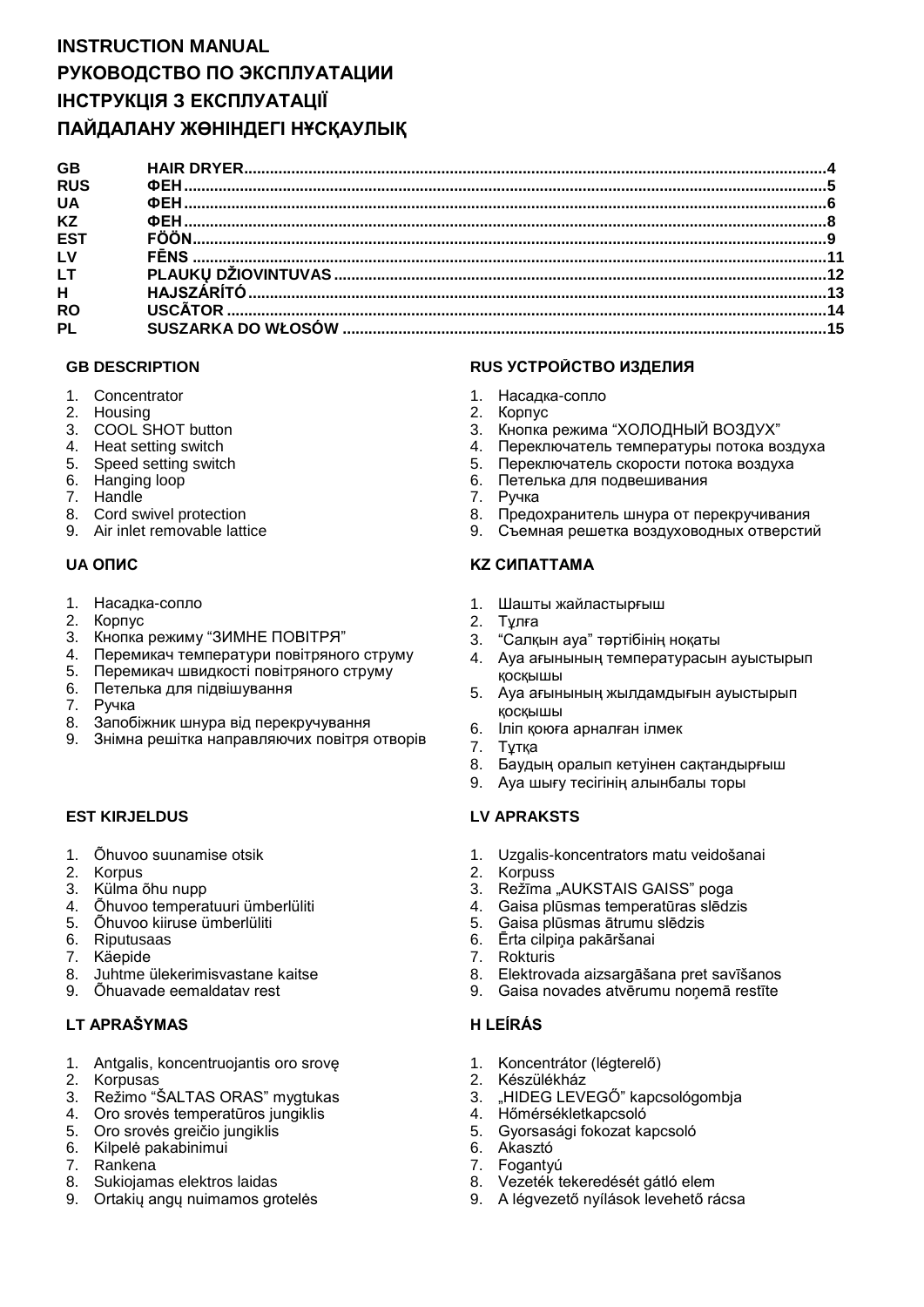#### **RO MDESCRIEREA APARATULUI**

- 1. Duză-concentrator
- 2. Carcasă
- 3. Tastă "AER RECE"
- 4. Cursor pentru reglarea temperaturii fluxului de aer
- 5. Cursor pentru reglarea vitezei fluxului de aer
- 6. Inel de agăţare
- 7. Mâner
- 8. Siguranţă pentru prevenirea răsucirii cablului
- 9. Grilaj detaşabil pentru aer

#### **PL BUDOWA WYROBU**

- 1. Nakładka skupiająca koncentrator
- 2. Obudowa
- 3. Przycisk trybu "ZIMNE POWIETRZE"
- 4. Przełącznik temperatury przepływu powietrza
- 5. Przełącznik prędkości przepływu powietrza
- 6. Pętelka do zawieszania
- 7. Uchwyt
- 8. Bezpiecznik przewodu zasilania przed przekręceniem
- 9. Otwory zapewniające przepływ powietrza



| $\sim$ 220-240 V / 50 Hz<br><b>Класс защиты II</b> | 2000 W | $0.5/0.6$ kg | mm<br>320<br>95<br>275 |
|----------------------------------------------------|--------|--------------|------------------------|
|----------------------------------------------------|--------|--------------|------------------------|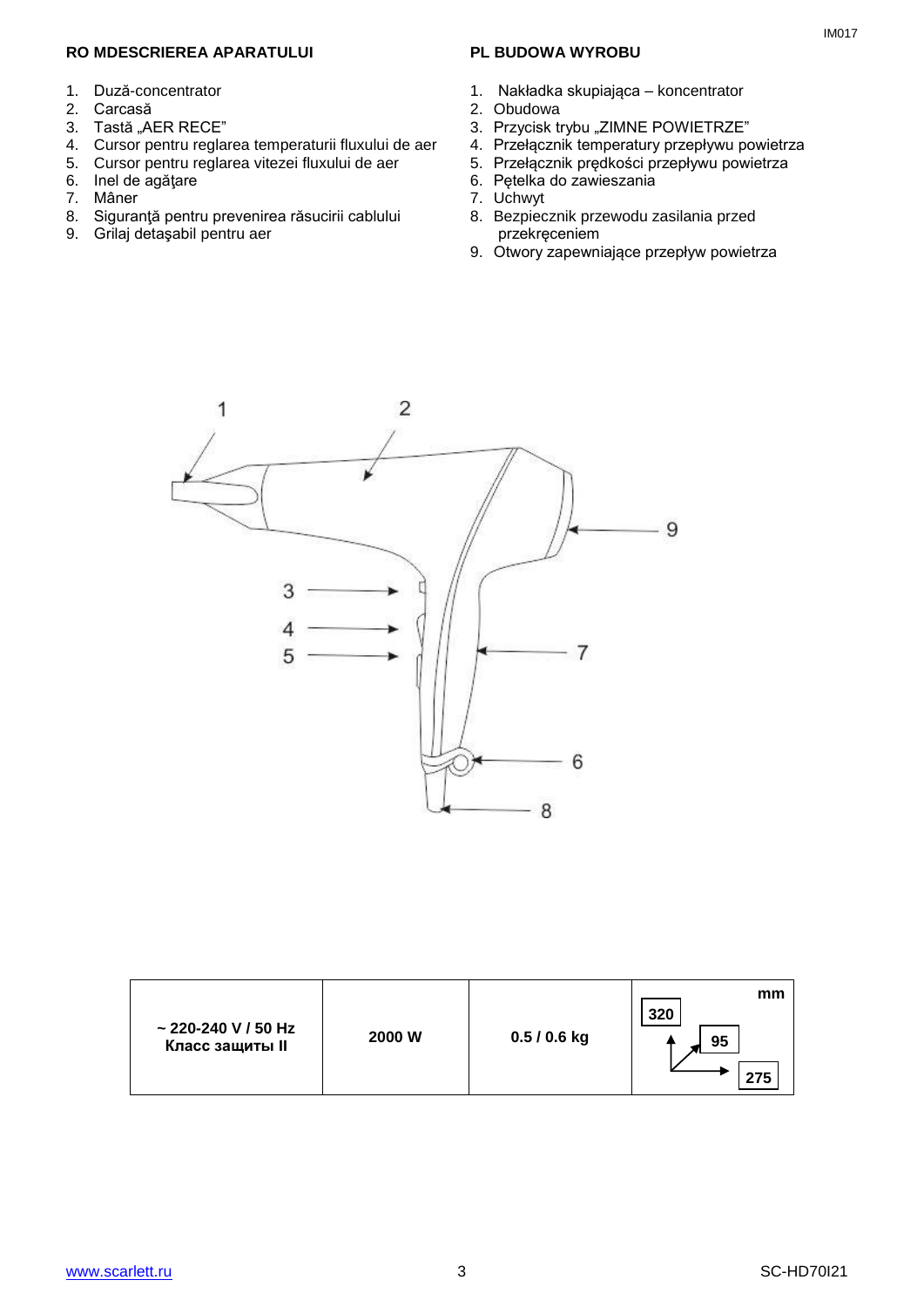#### **GB INSTRUCTION MANUAL IMPORTANT SAFEGUARDS**

- Please read this instruction manual carefully before use.
- Before switching on the appliance for the first time please check if the technical specifications indicated on the unit correspond to the mains parameters.
- For home use only. Do not use for industrial purposes. Do not use the appliance for any other purposes than described in this instruction manual.
- Do not use outdoors.
- Always unplug the appliance from the power supply before cleaning and when not in use.
- If the appliance is used in a bathroom, it should always be unplugged after use, because nearness of water is dangerous even if the appliance is switched off.
- To prevent risk of electric shock and fire, do not immerse the appliance in water or any other liquids. If it has happened DO NOT TOUCH the appliance, unplug it immediately and check in a service center.
- For additional protection, the installation of a residual current device (RCD) having a rated residual operating current not exceeding 30 mA is advisable in the electrical circuit supplying the bathroom. Ask your installer for advice.
- Do not spray aerosol products when the hair dryer is in operation.
- This appliance is not intended for use by persons (including children) with reduced physical, sensory or mental capabilities, or lack of experience and knowledge, unless they have been given supervision or instruction concerning use of the appliances by a person responsible for their safety.
- Children should be supervised to ensure that they do not play with the appliance.
- Do not leave the appliance switched on when you do not use it.
- Do not use other attachments than those supplied.
- Never carry or suspend the appliance by the cord.
- If the power cord is damaged it should be replaced by the manufacturer or authorized servicing center or qualified professional for safety reasons.
- Do not attempt to repair, adjust or replace parts in the appliance. Repair the malfunctioning appliance in the nearest service center.
- Keep the cord away from sharp edges and hot surfaces.
- If the product has been exposed to temperatures below 0ºC for some time it should be kept at room temperature for at least 2 hours before turning it on.
- IMPORTANT:
- Keep your hair away from the immediate vicinity of the air inlet opening. Keep the air inlet filter dust and fluff free.
- Do not cover air inlet or air outlet otherwise the hair dryer may overheat.
- The attachments become hot during operation.
- The manufacturer reserves the right to introduce minor changes into the product design without prior notice, unless such changes influence significantly the product safety, performance, and functions.
- ATTENTION! Do not use the device beside the bathrooms, swimming pools and other vessels containing water.
- Production date mentioned on the unit and/or on the packing materials and documentations.

#### **INSTRUCTION FOR USE**

- Fully unwind the cord.
- Attach a nozzle.
- Insert the plug into the power supply.
- Select the desired speed (heating mode) using the II speeds (3 heat settings) switch.
- SPEED CONTROL
	- $0 \text{off}$ :
	- $\gamma$  medium speed for delicate drying and styling;
- $\bullet$  high speed for quick drying and styling.
- HEAT SETTINGS
	- $\blacktriangleright$  cold airflow;
	- $\blacktriangleright$  medium temperature for gentle drying and shaping;
	- $M$  high temperature for rapid drying.
- *IMPORTANT:* Airflow speed will be increased automatically after increasing the airflow temperature.

#### **CONCENTRATOR**

- The air concentrator is used to narrow the airflow and direct it to selected hair locks for drying.
- To attach the concentrator to the hair dryer insert it to the slots in the hair dryer body and turn away from yourself. To detach the concentrator turn it towards yourself and take it out. IONISATION FUNCTION
- Ions which the hair dryer generates automatically, neutralize static electricity that sometimes appears in the hair while drying it. Besides, this technology enhances the effect of hair products: the hair becomes smoother, softer and more shining.

COOL AIR

- This appliance is featured with additional "FIX&COOL" function. This mode is used to cool down the hair quickly and fix the hair style.
- Press the cool button. The air will be cooled automatically, no need to hold the button.
- To return to normal mode press the cool button again.
- **To prevent overheating do not work continuously longer than 10 minutes and obligatory stop the hair dryer for no less than 10 min.**

IM<sub>017</sub>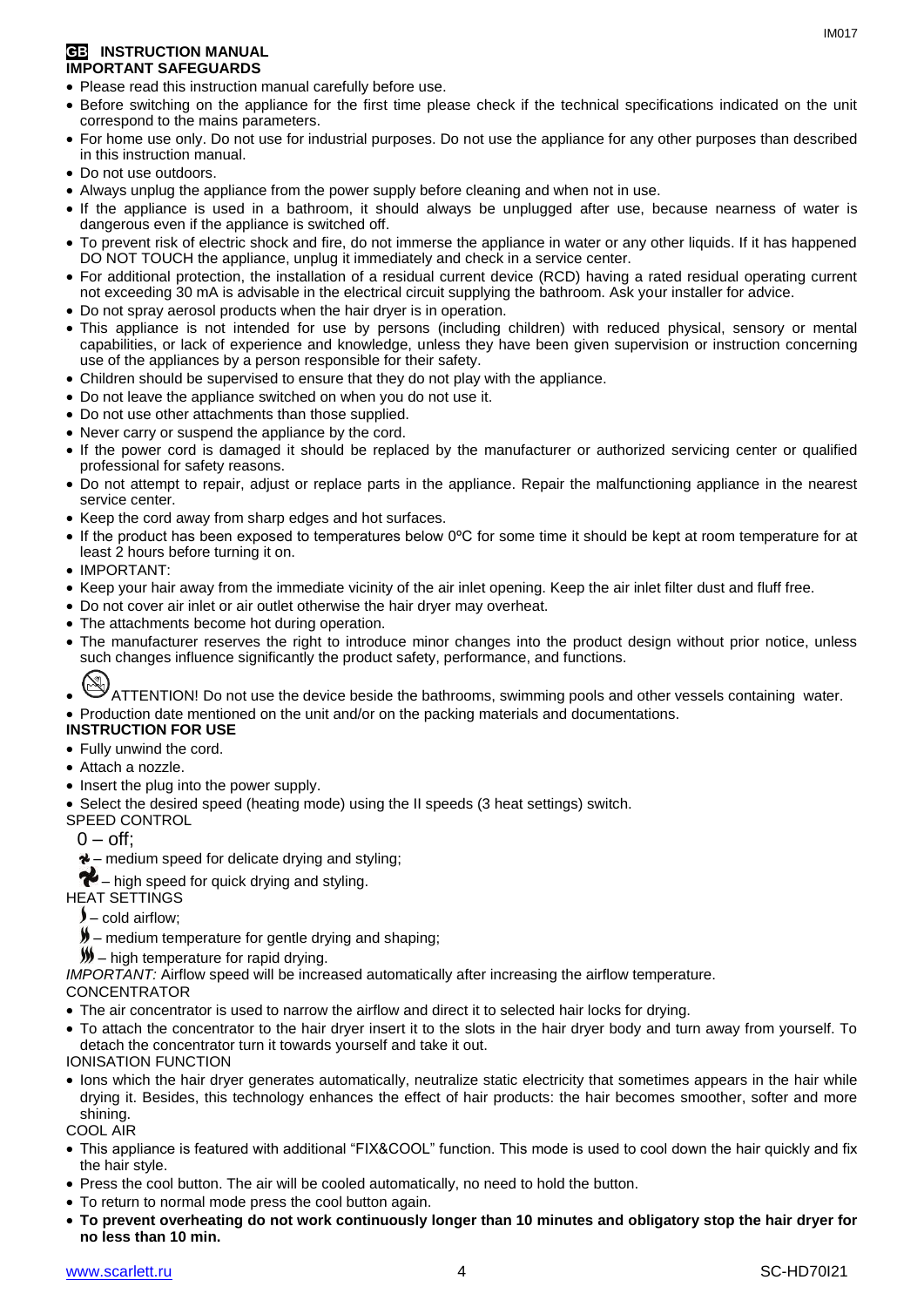Always switch the appliance off and unplug when finished. Leave it to cool for a few minutes before putting away.

#### **CARE AND CLEANING**

- Switch off the appliance, unplug it from the power supply and allow to cool fully.
- Take off the air openings grid from the device to remove hair and dust.
- Clean the device with a damp cloth.
- Do not use abrasive cleaners.
- Periodically remove the air inlet removable lattice and clean it with a brush, then put the air inlet removable lattice in place.

## **STORAGE**

- Ensure that the hair dryer is completely cool and dry.
- Do not wrap the cord around the appliance, as this may cause damage.
- Keep the appliance in a cool, dry place.



The symbol on the unit, packing materials and/or documentations means used electrical and electronic units and battery's should not be toss in the garbage with ordinary household garbage. These units should be pass to special receiving point.

For additional information about actual system of the garbage collection address to the local authority.

Valid utilization will help to save valuable resources and avoid negative work on the public health and environment which happens with incorrect using garbage.

## **RUS РУКОВОДСТВО ПО ЭКСПЛУАТАЦИИ**

#### **МЕРЫ БЕЗОПАСНОСТИ**

- Внимательно прочитайте Руководство по эксплуатации.
- Перед первоначальным включением проверьте, соответствуют ли технические характеристики, указанные на изделии, параметрам электросети.
- Использовать только в бытовых целях согласно данному Руководству по эксплуатации. Прибор не предназначен для промышленного применения.
- Не пользуйтесь феном вне помещений.
- Всегда отключайте устройство от электросети перед очисткой или если Вы его не используете.
- При использовании устройства в ванной комнате следует отключать его от сети после использования, так как близость воды представляет опасность, даже когда прибор выключен.
- Во избежание поражения электрическим током и возгорания, не погружайте прибор и шнур питания в воду или другие жидкости. Если это произошло, НЕ БЕРИТЕСЬ за изделие, немедленно отключите его от электросети и обратитесь в Сервисный центр для проверки.
- Для дополнительной защиты целесообразно установить устройство защитного отключения (УЗО) с номинальным током срабатывания, не превышающим 30 мА, в цепь питания ванной комнаты; при установке следует обратиться за консультацией к специалисту.
- Не распыляйте средства для укладки волос при работающем устройстве.
- Прибор не предназначен для использования лицами (включая детей) с пониженными физическими, чувственными или умственными способностями или при отсутствии у них опыта или знаний, если они не находятся под контролем или не проинструктированы об использовании прибора лицом, ответственным за их безопасность.
- Дети должны находиться под контролем для недопущения игры с прибором.
- Не оставляйте включенный прибор без присмотра.
- Не используйте принадлежности, не входящие в комплект данного прибора.
- Не переносите фен за шнур или петельку для подвешивания.
- При повреждении шнура питания его замену, во избежание опасности, должен производить изготовитель или уполномоченный им сервисный центр, или аналогичный квалифицированный персонал.
- Не пытайтесь самостоятельно ремонтировать прибор или заменять какие-либо детали. При обнаружении неполадок обращайтесь в ближайший Сервисный центр.
- Следите, чтобы шнур питания не касался острых кромок и горячих поверхностей.
- $\bullet$  Если изделие некоторое время находилось при температурениже 0°С, перед включением его следует выдержать в комнатных условиях не менее 2 часов.
- $\bullet$  ВНИМАНИЕ:
- Следите за тем, чтобы в воздуховодные отверстия не попадали волосы, пыль или пух.
- Не закрывайте входные и выходные воздуховоды, так как двигатель и нагревательные элементы фена могут сгореть.
- Будьте осторожны, во время работы насадка сильно нагревается!
- Производитель оставляет за собой право без дополнительного уведомления вносить незначительные изменения в конструкцию изделия, кардинально не влияющие на его безопасность, работоспособность и функциональность.
- .<br>ВНИМАНИЕ! Не использовать прибор вблизи ванных комнат, бассейнов или других емкостей, содержащих воду.
- Дата производства указана на изделии и/или на упаковке, а также в сопроводительной документации.

#### **РАБОТА**

- Фен предназначен для сушки и укладки волос.
- Полностью размотайте шнур питания.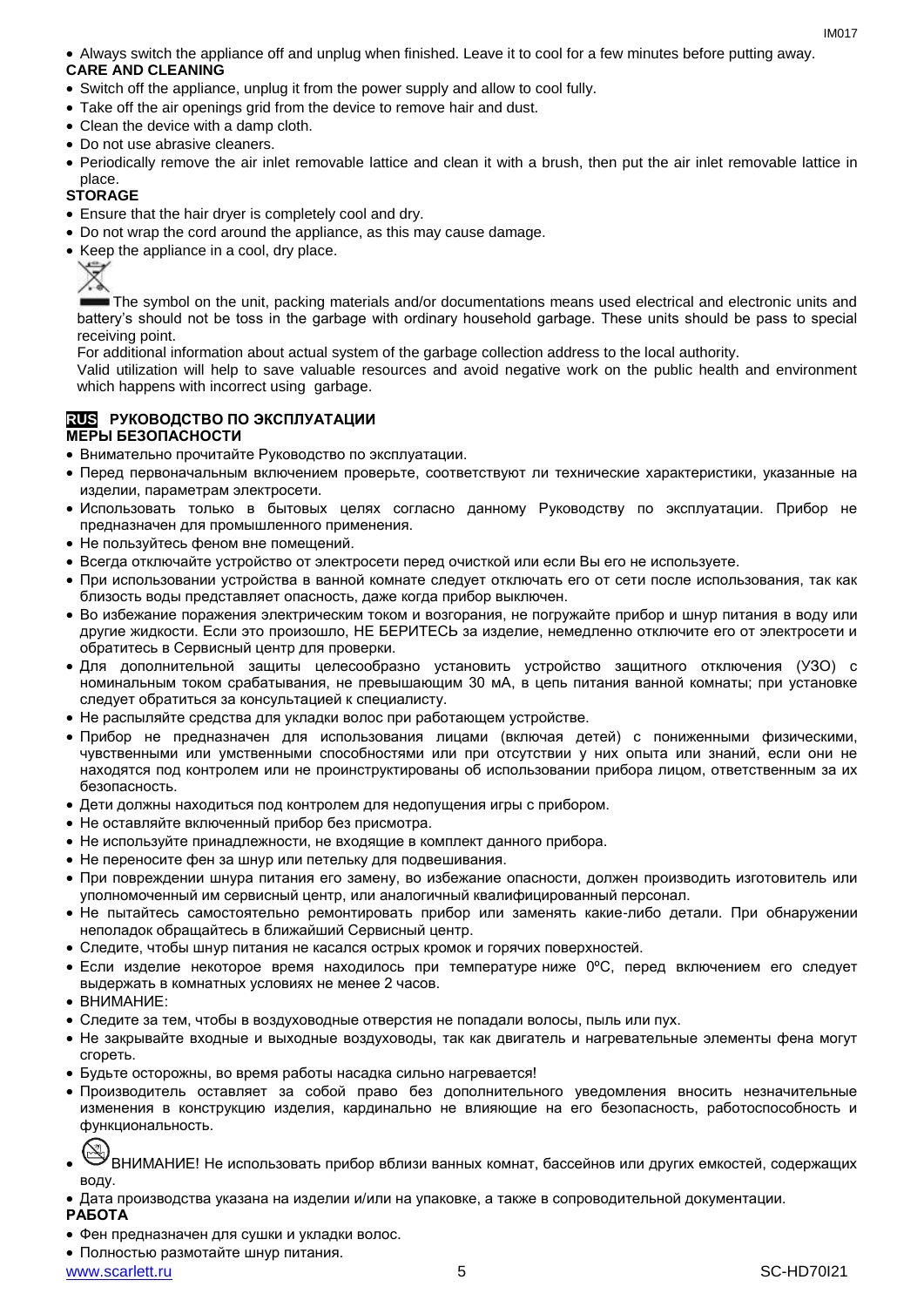- Наденьте насадку-сопло.
- Подключите фен к электросети.
- Переключателями скорости / температуры потока воздуха установите желаемый режим.
- СКОРОСТЬ ПОТОКА ВОЗДУХА
	- **0** выкл.;
	- поток воздуха средней силы для мягкой сушки или укладки волос;
- $\blacktriangleright$  мощный поток воздуха для быстрой сушки.

ТЕМПЕРАТУРНЫЕ РЕЖИМЫ

- прохладный поток воздуха;
- **) –** средняя температура для мягкой сушки или укладки волос;
- высокая температура для быстрой сушки.

*ВНИМАНИЕ:* При увеличении температуры автоматически увеличивается скорость потока воздуха.

НАСАДКА-СОПЛО

- Эта насадка позволяет сужать и направлять поток воздуха для сушки отдельных участков волос.
- Для установки насадки сопло на фен необходимо вставить ее в пазы на фене и повернуть от себя. Для снятия насадки, необходимо повернуть насадку на себя.

ФУНКЦИЯ ИОНИЗАЦИИ

- Ионы, автоматически генерируемые феном, нейтрализуют статическое электричество, которое образуется в процессе сушки. Благодаря этому волосы становятся еще более гладкими, мягкими и блестящими. ХОЛОДНЫЙ ВОЗДУХ
- Фен оснащен дополнительной функцией "FIX&COOL". В этом режиме можно быстро охлаждать волосы, закрепляя укладку.
- Нажмите на кнопку охлаждения, воздух будет охлаждаться автоматически (удерживать кнопку не нужно).
- Чтобы вернуться в нормальный режим, повторно нажмите на кнопку охлаждения.

#### **ОЧИСТКА И УХОД**

- Перед очисткой отключите фен от электросети и дайте ему полностью остыть.
- Периодически рекомендуется снимать решетку воздухозаборника для ее очистки.
- Снимите с прибора решетку вентиляционных отверстий, чтобы удалить волосы и пыль.
- Очистите прибор влажной тканью
- Не используйте абразивные чистящие средства.

#### **ХРАНЕНИЕ**

- Дайте фену полностью остыть и убедитесь, что корпус не влажный.
- Чтобы не повредить шнур, не наматывайте его на корпус.
- Храните фен в прохладном сухом месте.

# ∕ふ

Данный символ на изделии, упаковке и/или сопроводительной документации означает, что использованные электрические и электронные изделия и батарейки не должны выбрасываться вместе с обычными бытовыми отходами. Их следует сдавать в специализированные пункты приема.

Для получения дополнительной информации о существующих системах сбора отходов обратитесь к местным органам власти.

Правильная утилизация поможет сберечь ценные ресурсы и предотвратить возможное негативное влияние на здоровье людей и состояние окружающей среды, которое может возникнуть в результате неправильного обращения с отходами.

## **UA ІНСТРУКЦІЯ З ЕКСПЛУАТАЦІЇ**

- Шановний покупець! Ми вдячні Вам за придбання продукції торговельної марки SCARLETT та довіру до нашої компанії. SCARLETT гарантує високу якість та надійну роботу своєї продукції за умови дотримання технічних вимог, вказаних в посібнику з експлуатації.
- Термін служби виробу торгової марки SCARLETT у разі експлуатації продукції в межах побутових потреб та дотримання правил користування, наведених в посібнику з експлуатації, складає 2 (два) роки з дня передачі виробу користувачеві. Виробник звертає увагу користувачів, що у разі дотримання цих умов, термін служби виробу може значно перевищити вказаний виробником строк.

#### **МІРИ БЕЗПЕКИ**

- Уважно прочитайте Інструкцію з експлуатації.
- Перш ніж увімкнути прилад, перевірте, чи відповідають технічні характеристики, вказані на виробі, параметрам електромережі.
- Використовувати тільки у побуті, відповідно з даною Інструкцією з експлуатації. Прилад не призначений для виробничого використання.
- Не використовувати поза приміщеннями.
- Завжди вимикайте прилад з мережі перед очищенням, а також якщо він не використовується.
- При використанні пристрою у ванній кімнаті слід відключати його від мережі після використання, так як близькість води небезпечна, навіть коли прилад вимкнений.
- Щоб запобігти враження електричним струмом та загоряння, не занурюйте прилад у воду чи інші рідини. Якщо це відбулося, НЕ ТОРКАЙТЕСЯ виробу, негайно відключите його з мережі та зверниться до Сервісного центру для перевірки.
- Для додаткового захисту доцільно встановити пристрій захисного відключення (ПЗВ) з номінальним струмом спрацьовування, що не перевищує 30 мА, у коло живлення ванної кімнати; при встановленні слід звернутися за консультацією до фахівця.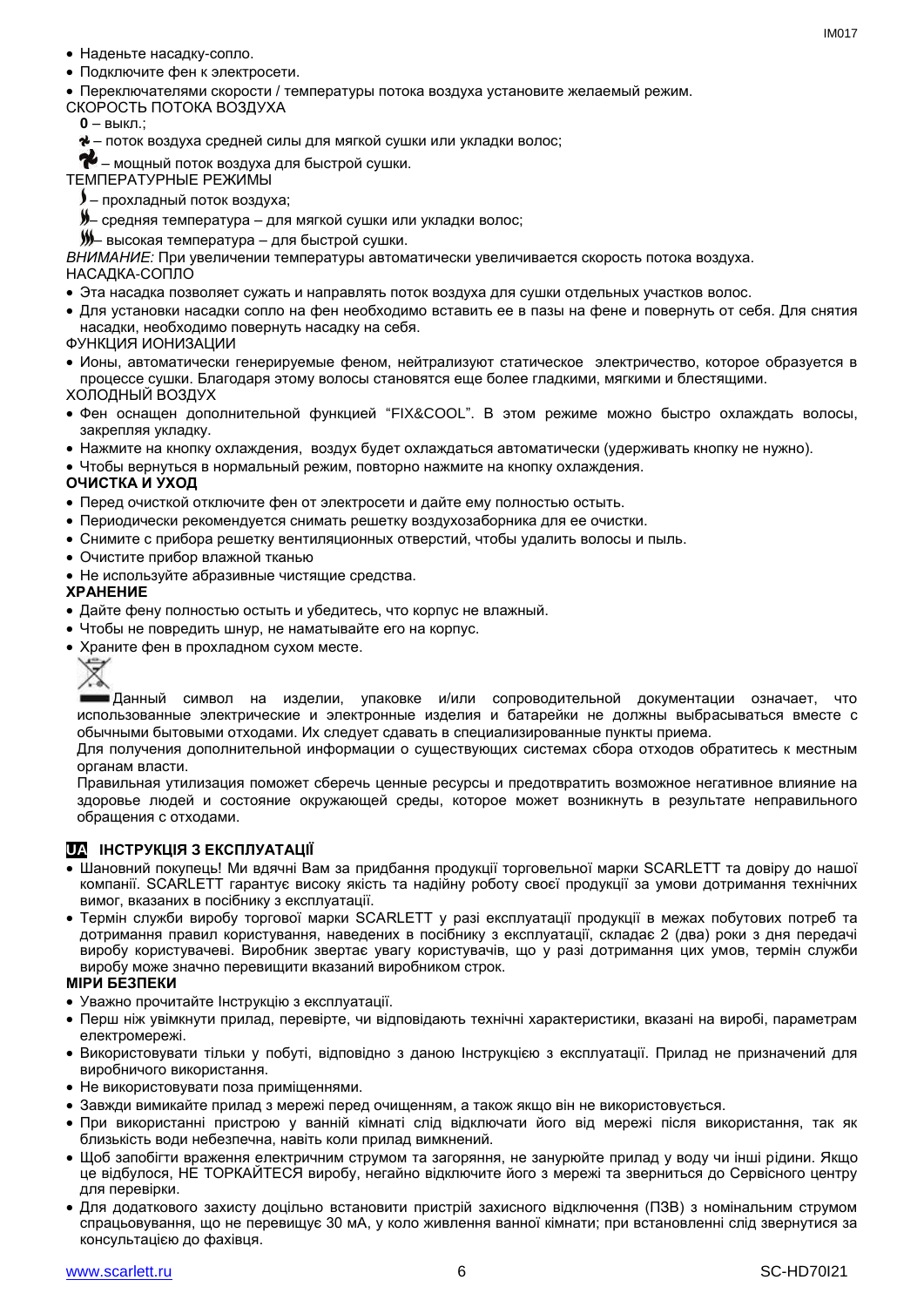- Не розприскуйте засобів для укладки волосся якщо прилад включений.
- Прилад не призначений для використання особами (включаючи дітей) зі зниженими фізичними, чуттєвими або розумовими здібностями або у разі відсутності у них опиту або знань, якщо вони не знаходяться під контролем або не проінструктовані про використання приладу особою, що відповідає за їх безпеку.
- Діти повинні знаходитись під контролем, задля недопущення ігор з приладом.
- Не залишайте ввімкнений прилад без нагляду.
- Не використовуйте приладдя, що не входить до комплекту поставки.
- Не переносіть фен за шнур чи петельку для підвішування.
- У разі пошкодження кабелю живлення, його заміну, з метою запобігання небезпеці, повинен виконувати виробник або уповноважений їм сервісний центр, або аналогічний кваліфікований персонал.
- Не намагайтеся самостійно ремонтувати прилад або замінювати які-небудь деталі. При виявленні неполадок звертайтеся в найближчий Сервісний центр.
- Слідкуйте, щоб шнур живлення не торкався гострих крайок та гарячих поверхонь.
- Обладнання відповідає вимогам Технічного регламенту обмеження використання деяких небезпечних речовин в електричному та електронному обладнанні.
- Якщо виріб деякий час знаходився при температурі нижче 0ºC, перед увімкненням його слід витримати у кімнаті не менше 2 годин.
- УВАГА:
- Стежте за тим, щоб у вентиляційні отвори не потрапляло волосся, пил чи пух.
- Не закривайте вхідні та вихідні повітряводи двигун і нагрівальні елементи фена можуть згоріти.
- Обережно: пiд час роботи насадки дуже нагріваються!
- Виробник залишає за собою право без додаткового повідомлення вносити незначні зміни до конструкції виробу, що кардинально не впливають на його безпеку, працездатність та функціональність.
- 
- УВАГА! Не використовувати прилад поблизу ванних кімнат, басейнів або інших ємностей, що вміщують воду.
- Дата виробництва вказана на виробі та/або на упаковці, а також у супровідній документації.

#### **ЕКСПЛУАТАЦІЯ**

- Цілком розмотайте шнур живлення.
- Надягніть насадку.
- Підключіть фен до електромережі.

За допомогою перемикачів швидкості / температури повітряного струму установіть бажаний режим.

- ШВИДКІСТЬ ПОВІТРЯНОГО СТРУМУ
	- **0** викл.;
	- повітряний струм середньої сили для м'якої сушки чи укладання волосся;
	- $\blacktriangleright$  могутний повітряний струм для швидкої сушки.

#### ТЕМПЕРАТУРНІ РЕЖИМИ

- прохолодний повітряний струм;
- $\blacktriangleright$  середня температура для м'якої сушки чи укладання волосся;
- висока температура для швидкої сушки.

*УВАГА:* При збільшенні температури автоматично збільшується швидкість потоку повітря.

#### НАСАДКА-СОПЛО

- Ця насадка дозволяє звужувати та скеровувати повітряний потік для сушіння окремих ділянок волосся.
- Для встановлення сопла на фен необхідно вкласти його у пази на фені та прокрутити від себе. Для зняття насадки необхідно прокрутити насадку на себе.
- ФУНКЦІЯ ІОНІЗАЦІЇ
- Іони, що автоматично генеруються феном, нейтралізують статичну електрику, яка іноді утворюється в масі волосся під час сушіння. Окрім цього, ця технологія сприяє зростанню ефективності препаратів з догляду за волоссям: волосся стає ще більш гладким, м'яким та блискучим.

#### ХОЛОДНЕ ПОВІТРЯ

- Фен оснащений додатковою функцією "FIX&COOL". В цьому режимі можна швидко охолодити волосся, закріплюючи укладку.
- Натисніть на кнопку охолодження, повітря буде охолоджуватися автоматично (утримувати кнопку не потрібно).
- Щоб повернутися до нормального режиму, вдруге натисніть на кнопку охолодження.
- **Щоб запобігти перегріву, не працюйте безперервно більше ніж 10 хвилин та обов'язково робіть перерву щонайменше на 10 хвилин.**
- Завжди вимикайте фен з електромережі наприкінці роботи. Перш, ніж складати фен на збереження, дайте йому декілька хвилин остигнути.

#### **ОЧИЩЕННЯ ТА ДОГЛЯД**

- Перед очищенням вимкніть фен з електромережі та дайте йому цілком остигнути.
- Зніміть із приладу решітку отворів, що виводять повітря, щоб видалити волосся та пил.
- Очистіть прилад вологою тканиною.
- Не використовуйте абразивні чистячі засоби.

#### **ЗБЕРЕЖЕННЯ**

- Дайте фену цілком остигнути та переконайтесь, що корпус не вологий.
- Щоб не пошкодити шнур, не намотуйте його на корпус.
- Зберігайте фен у прохолодному сухому місці.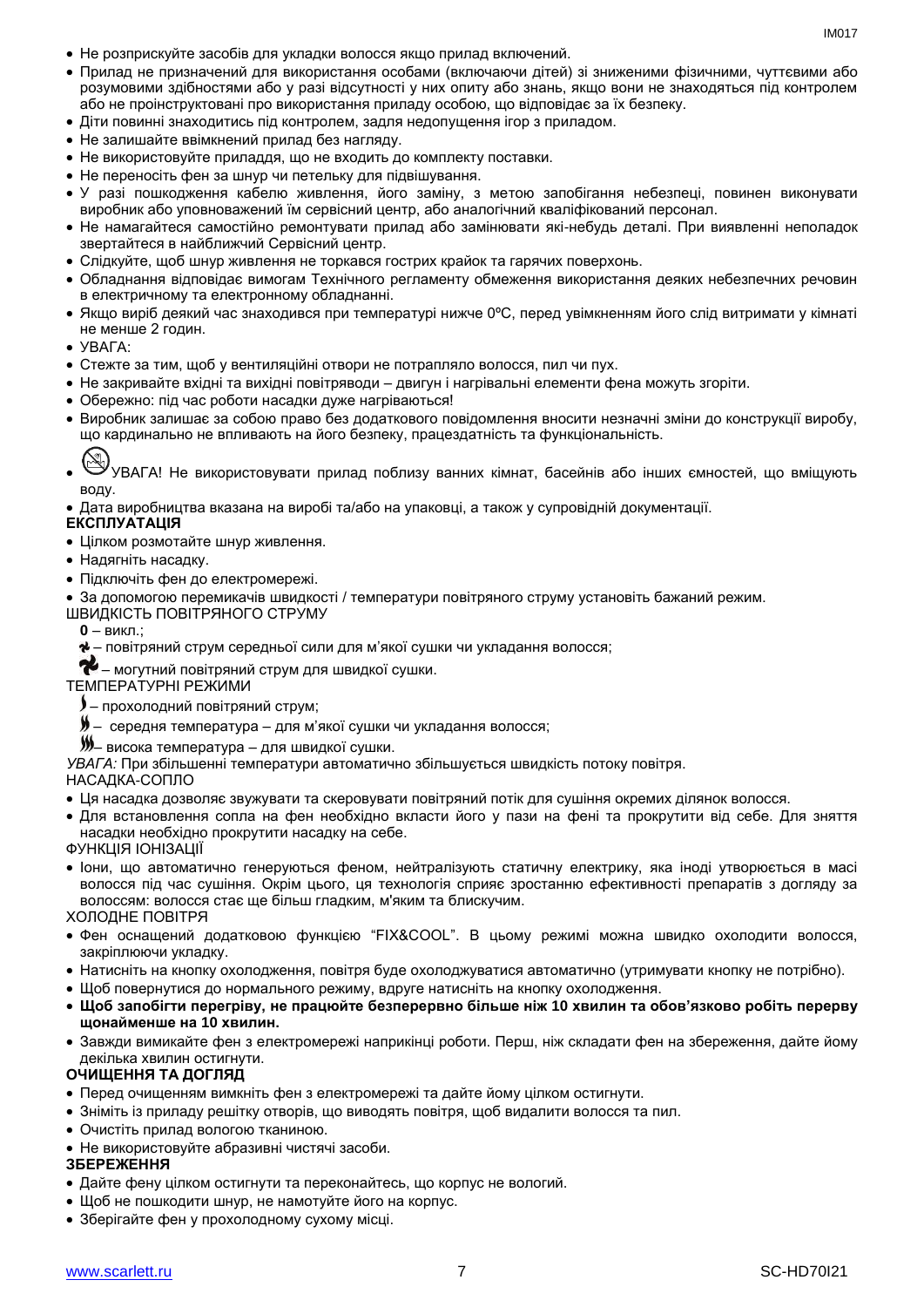

Цей символ на виробі, упаковці та/або в супровідній документації означає, що електричні та електронні вироби, а також батарейки, що були використані, не повинні викидатися разом із звичайними побутовими відходами. Їх потрібно здавати до спеціалізованих пунктів прийому.

Для отримання додаткової інформації щодо існуючих систем збору відходів зверніться до місцевих органів влади.

Належна утилізація допоможе зберегти цінні ресурси та запобігти можливому негативному впливу на здоров'я людей і стан навколишнього середовища, який може виникнути в результаті неправильного поводження з відходами.

#### **KZ ПАЙДАЛАНУ ЖӨНІНДЕГІ НҰСҚАУЛЫҚ**

- Құрметті сатып алушы! SCARLETT сауда таңбасының өнімін сатып алғаныңыз үшін және біздің компанияға сенім артқаныңыз үшін Сізге алғыс айтамыз. Іске пайдалану нұсқаулығында суреттелген техникалық талаптар орындалған жағдайда, SCARLETT компаниясы өзінің өнімдерінің жоғары сапасы мен сенімді жұмысына кепілдік береді.
- SCARLETT сауда таңбасының бұйымын тұрмыстық мұқтаждар шеңберінде пайдаланған және іске пайдалану нұсқаулығында келтірілген пайдалану ережелерін ұстанған кезде, бұйымның қызмет мерзімі бұйым тұтынушыға табыс етілген күннен бастап 2 (екі) жылды құрайды. Аталған шарттар орындалған жағдайда, бұйымның қызмет мерзімі өндіруші көрсеткен мерзімнен айтарлықтай асуы мүмкін екеніне өндіруші тұтынушылардың назарын аударады.

#### **ҚАУІПСІЗДІК ШАРАЛАРЫ**

- Қолдану нұсқауын ықыласпен оқып шығыңыз.
- Алғаш рет іске қосар алдында бұйымда көрсетілген техникалық сипаттамалардың электр желісінің параметрлеріне сәйкес келетін-келмейтінін тексеріңіз.
- Осы Пайдалану нұсқауына сәйкес тек қана тұрмыстық мақсаттарда қолданылады. Құрал өнеркәсіптік қолдануға арналмаған.
- Фенмен жайдан тыс пайдаланбаңыз.
- Жабдықты тазалаудың алдында немесе Сіз оны қолданбасаңыз электр жүйесінен әрқашан сөндіріп тастаңыз.
- Құралды не бауды суға немесе басқа сұйықтықтарға батырмаңыз. Егер бұл жағдай болса, құрылғыны электр жүйесінен дереу сөндіріп тастаңыз және оны әрі қарай пайдаланбастан бұрын, жұмысқа қабілеттілігі мен құралдың қауіпсіздігін білікті мамандарға тексертіңіз.
- Электр тоғының ұруына және жануға тап болмау үшін, құралды суға немесе басқа сұйықтықтарға батырмаңыз. Егер бұл жағдай болса, бұйымды ҰСТАМАҢЫЗ, оны электр жүйесінен дереу сөндіріп тастаңыз және сервис орталығына тексертіңіз.
- Қосымша қорғаныш үшін ванна бөлмесінің қорек тізбегіне 30 мА аспайтын іске қосылудың номиналды тогы бар қорғаныш ажырату құрылғысын (ҚАҚ) орнатқан дұрыс, орнатқанда кеңес алу үшін маманға жүгінген жөн.
- Жұмыс істеп тұрған құрылғының жанында шашты жайластыруға арналған заттарды бүркімеңіз.
- Дене, жүйке не болмаса ақыл-ой кемістігі бар, немесе осы құрылғыны қауіпсіз пайдалану үшін тәжірибесі мен білімі жеткіліксіз адамдардың (соның ішінде балалардың) қауіпсіздігі үшін жауап беретін адам қадағаламаса немесе құрылғыны пайдалану бойынша нұсқау бермесе, олардың бұл құрылғыны қолдануына болмайды.
- Балалар құрылғымен ойнамауы үшін оларды үнемі қадағалап отыру керек.
- Фенмен балаларға пайдалануға рұқсат етпеңіз.
- Бересі жинаққа енгізілмеген керек-жарақтарды қолданбаңыз.
- Фенді бауынан немесе ілге арналған ілмектен ұстап алып жүрмеңіз.
- Қуат сымы бүлінген жағдайда, қатерден аулақ болу үшін оны ауыстыруды өндіруші немесе ол уәкілеттік берген сервис орталығы немесе соған ұқсас білікті қызметкерлер іске асыруға тиіс.
- Қоректену бауы зақымдалған құралды қолданбаңыз.
- Құрылғыны өз бетіңізше жөндеуге талпынбаңыз. Олқылықтар пайда болса жақын арадағы сервис орталығына апарыңыз.
- Қуат көзіне қосу сымы өткір жиектер мен ыстық заттарға тиіп тұрмауын қадағалаңыз.
- Егер бұйым біршама уақыт 0ºC-тан төмен температурада тұрса, іске қосар алдында оны кем дегенде 2 сағат бөлме температурасында ұстау керек.

*НАЗАР:*

- Ауа өтетін тесіктерге шаш, шаң немесе түбіттің түспеуін қадағалаңыз.
- Кіріс мен шығыс ауа өтерледі жаппаңыз қозғалтқыш және феннің жылытқыш элементтері күйіп кетуі мүмкін.
- Сақ болыңыз, жұмыс кезінде саптама қатты қыздырылады!
- Өндіруші бұйымның қауіпсіздігіне, жұмыс өнімділігі мен жұмыс мүмкіндіктеріне түбегейлі әсер етпейтін болмашы өзгерістерді оның құрылмасына қосымша ескертпестен енгізу құқығын өзінде қалдырады.

ЕСКЕРТУ! Аспапты жуынатын бөлмелерге, бассейндерге және ішінде суы бар басқа ыдыстарға жақын жерде пайдалануға болмайды.

Өндірілген күні өнімде және/немесе қорапта, сондай-ақ қосымша құжаттарда көрсетілген.

#### **ЖҰМЫС**

- Қоректену бауын толық тарқатып алыңыз.
- Саптаманы кигізіңіз.
- Электр жүйесіне фенді қосыңыз.

Ауа ағынының жылдамдығын/температурасын ауыстырып қосқыштарымен тілеген тәртіпке орнатыңыз.

АУА АҒЫНЫНЫҢ ЖЫЛДАМДЫҒЫ

**0** – өшірілген;

IM017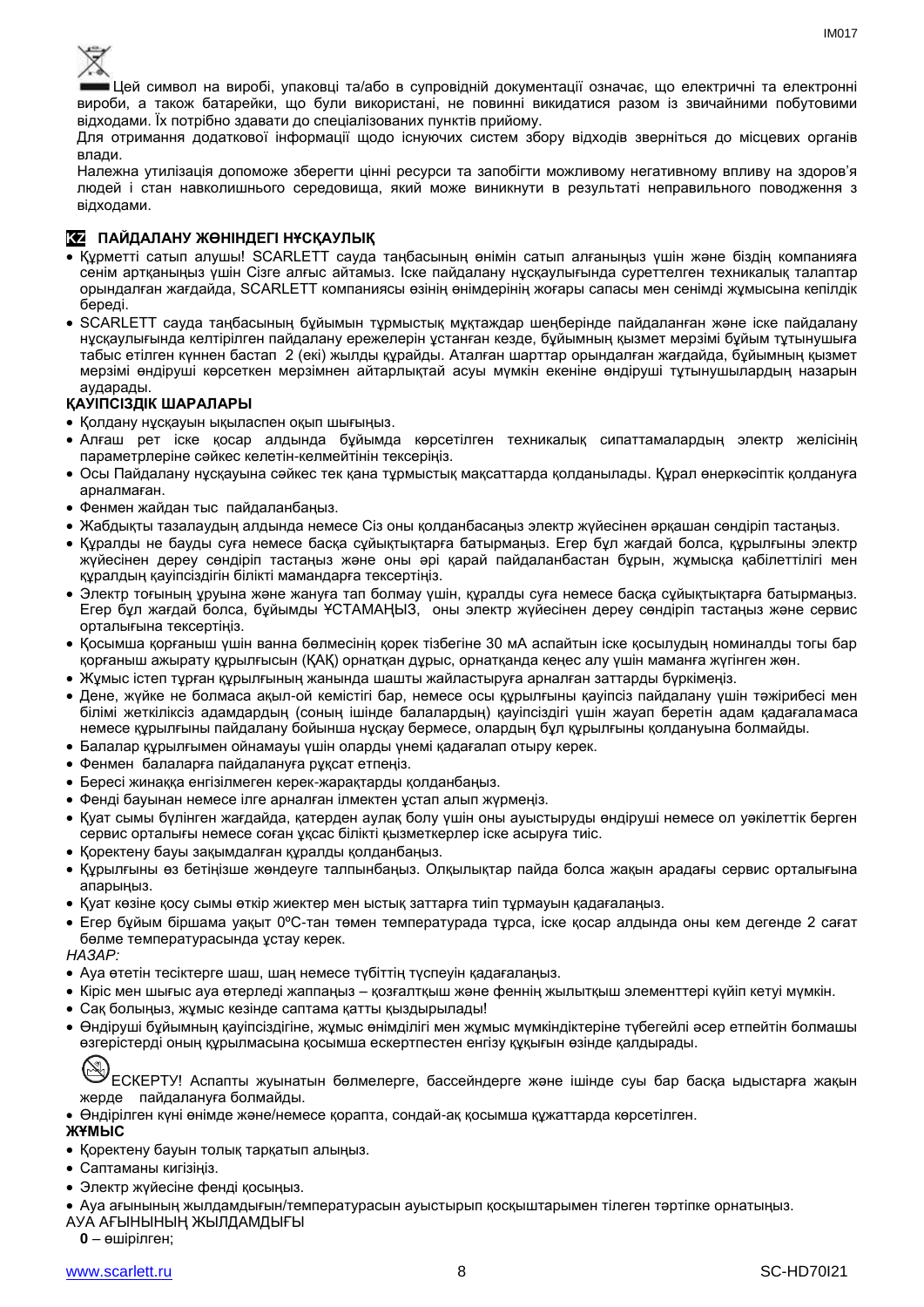– шашты жұмсақ кептіруге не жайластыруға арналған орта күшті ауа ағыны; ob

 $\bullet$  – жылдам кептіруге арналған қуатты ауа ағыны.

#### ТЕМПЕРАТУРАЛЫҚ ТӘРТІПТЕР

- салқын ауа ағыны;
- $\blacktriangleright$  орта температура шашты жұмсақ кептіру не жайластыру үшін;

– жоғары қызу – жылдам кептіру үшін.

НАЗАР АУДАРЫҢЫЗ*:* Қызу күшейген кезде автоматты түрде ауа ағымы күшейеді.

#### **ҚОНДЫРМА ҰҢҒЫ**

- Бұл қондырма шаштың жекелеген бөліктерін кептіру үшін ауа ағынын тарылтуға және бағыттауға мүмкіндік береді.
- Қондырма ұңғыны фенге орнату үшін оны фендегі ойықтарға кіргізіп, әрі қарай бұру керек. Қондырманы шешіп алу үшін оны өзіңізге қарай бұрау керек.

#### ИОНДАУ ФУНКЦИЯСЫ

 Шаш құрғатқыш фен автоматты түрде шығаратын иондар кейде шашты кептіру кезінде оның ішінде пайда болатын статикалық электр қуатын бейтараптандырады. Сонымен қатар бұл технология шаш күтіміне арналған препараттардың пәрменділігін арттыруға ықпалдасады: шаш әлдеқайда тегіс, жұмсақ әрі жылтыр бола түседі.

#### **СУЫҚ АУА**

- Фен қосымша "FIX&COOL" функциясымен жарақталған. Бұл режимде шашты жылдам суытып, оның сәндеп жатқызылған қалпын бекітуге болады.
- Суыту түймесін басыңыз, ауа автоматты түрде салқындайды (түймені ұстап тұрудың керегі жоқ).
- Қалыпты режимге оралу үшін суыту түй месін қайтадан басыңыз.
- **Қызып кетуден сақану үшін 10 минуттан астам толассыз жұмыс істемеңіз және 10 минуттан кем емес міндетті түрде үзіліс жасаңыз.**
- Жұмысты аяқтағаннан кейін фенді электр жүйесінен әрқашан сөндіріп тастаңыз. Фенді сақтауға алып қоюдан бұрын, оған бірнеше минут суынуға мұрша беріңіз.

#### **ТАЗАЛАУ ЖӘНЕ КҮТІМ**

- Тазалаудың алдында электр жүйесінен фенді сөндіріп тастаңыз және оған толық суынуға мұрша беріңіз.
- Шаш пен шаңды кетіру үшін ауа өткізетін саңылаулардың торын аспаптан алыңыз.
- Аспапты дымқыл шүберекпен тазалаңыз.
- Қайрақты тазартқыш заттарды қолданбаңыз.

#### **САҚТАУ**

- Фенге толық суынуна мұрша беріңіз және тұлға дымқыл емес екеніне көз жеткізіңіз.
- Бауға зақым келтірмеу үшін, оны тұлғаға орамаңыз.
- Фенді салқын құрғақ орында сақтаңыз.



Өнімдегі, қораптағы және/немесе қосымша құжаттағы осындай белгі қолданылған электрлік және электрондық бұйымдар мен батарейкалар кәдімгі тұрмыстық қалдықтармен бірге шығарылмауы керек дегенді білдіреді. Оларды арнайы қабылдау бөлімшелеріне өткізу қажет.

Қалдықтарды жинау жүйелері туралы қосымша мәліметтер алу үшін жергілікті басқару органдарына хабарласыңыз.

Қалдықтарды дұрыс кәдеге жарату бағалы ресурстарды сақтауға және қалдықтарды дұрыс шығармау салдарынан адамның денсаулығына және қоршаған ортаға келетін теріс әсерлердің алдын алуға көмектеседі.

#### **EST KASUTAMISJUHEND OHUTUSNÕUANDED**

- Lugege käesolev kasutusjuhend tähelepanelikult läbi.
- Enne esimest sisselülitamist kontrollige, kas tootele märgitud tehnilised karakteristikud vastavad vooluvõrgu parameetritele.
- Antud seade on mõeldud ainult koduseks kasutamiseks, mitte tööstuslikuks kasutamiseks.
- Ärge kasutage seadet väljas.
- Eemaldage seade vooluvõrgust enne selle puhastamist ning ajaks, mil fööni ei kasutata.
- Ärge pange seadet ja juhet vette või teistesse vedelikesse. Kui seade on vette sattunud, eemaldage ta kohe vooluvõrgust ja pöörake Teeninduskeskusesse seadme töökorra ja ohutuse kontrollimiseks.
- Elektrilöögi saamise ja süttimise vältimiseks ärge asetage seadet vette ja teistesse vedelikesse. Kui seade on vette sattunud, ÄRGE SEDA KATSUGE, eemaldage lõikur kohe vooluvõrgust ja pöörduge teeninduskeskuse poole kontrollimiseks.
- Lisa kaitseks on otstarbekohane paigaldada vannitoa automaatse väljalülitamisseadet (AV) nominaalse rakenduse tähtajaga, mis ei ületa 30 мА. Paigaldamisel tuleb pöörduda spetsialisti poole konsulteerimiseks.
- Ärge pihustage juuksehooldusvahendeid töötava seadme juures.
- Seade ei ole ette nähtud kasutamiseks alanenud füüsiliste, tunnetuslike ja vaimsete võimetega isikutele (kaasa arvatud lastele) või neile, kellel puuduvad selleks kogemused või teadmised, kui nad ei ole järelevalve all või kui neid ei ole instrueerinud seadme kasutamise suhtes nende ohutuse eest vastutav isik.
- Lapsed peavad olema järelevalve all, et nad ei pääseks seadmega mängima.
- Ärge jätke töötavat seadet järelvalveta.
- Ärge kasutage lisaosi, mis ei kuulu antud seadme komplekti.
- Ärge kasutage fööni teisaldamiseks juhet või riputusaasa.
- Toitejuhtme vigastamise korral tohib selle ohu vältimiseks vahetada tootja, selleks volitatud hoolduskeskus või muu kvalifitseeritud personal.

 $IMAO17$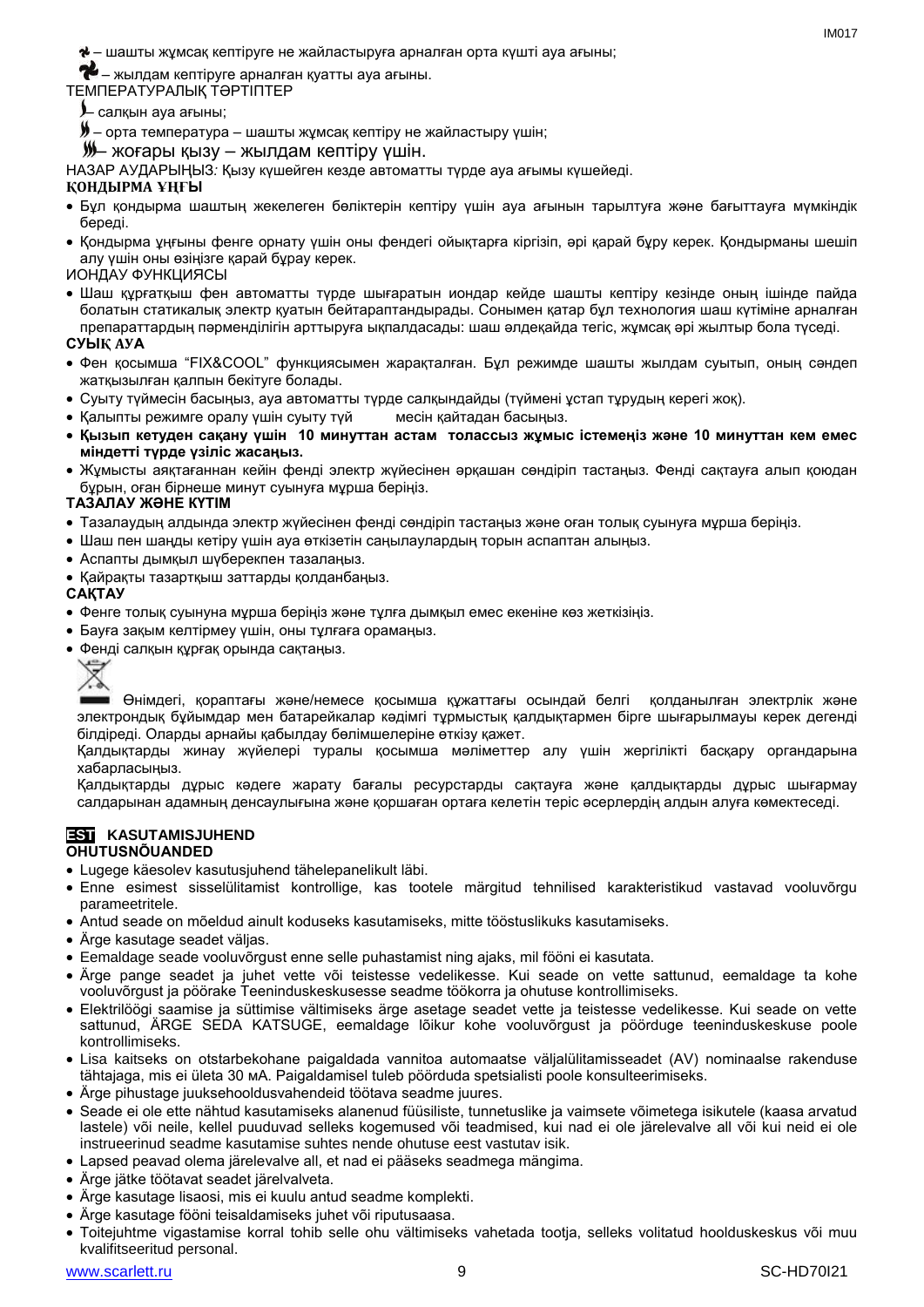- Ärge püüdke antud seadet iseseisvalt remontida. Vea kõrvaldamiseks pöörduge lähima teeninduskeskuse poole.
- Jälgige seda, et juhe ei puutuks vastu teravaid servi ja kuumi pindu.
- Kui toode on olnud mõnda aega õhutemperatuuril alla 0 ºC, tuleb hoida seda enne sisselülitamist vähemalt 2 tundi toatemperatuuril.
- TÄHELEPANU:
- Jälgige, et õhuavadesse ei satuks juukseid, tolmu, karvu.
- Ärge sulgege õhuavasid fööni mootor ja kuumutuselemendid võivad läbi põleda.
- Olge ettevaatlik, lisaotsikud muutuvad kuumaks kasutamise käigus!
- Tootja jätab endale õiguse teha ilma täiendava teatamiseta toote konstruktsiooni ebaolulisi muudatusi, mis ei mõjuta selle ohutust, töövõimet ega funktsioneerimist.
- TÄHELEPANU! Mitte kasutada seadet vannide, basseinide või muude veemahutite läheduses.
- Tootmiskuupäev on ära toodud tootel ja/või pakendil, aga ka saatedokumentatsioonis.

#### **KASUTAMINE**

- Kerige toitejuhe täielikult lahti.
- Ühendage otsik seadmega.
- Lülitage föön vooluvõrku.
- Keerake õhuvoo kiiruse/temperatuuri ümberlüliti soovitud asendisse vastavalt vajadusele.
- ÕHUVOO KIIRUS
	- **0** väljalülitatud;
	- keskmise jõuga õhuvoog juuste õrnaks kuivatamiseks ja soengusseseadmiseks.
	- $\blacktriangleright$  tugev õhuvoog kiireks kuivatamiseks.

TEMPERATUURI REŽIIMID

- $\lambda$  jahe õhuvoog;
- keskmine temperatuur juuste õrnaks kuivatamiseks ja soengusseseadmiseks;
- *<u>W</u>* kõrge temperatuur kiireks kuivatamiseks.

*TÄHELEPANU:* Temperatuuri suurendamisel suureneb automaatselt ka õhuvoolu kiirus.

#### DÜÜSOTSIK

- See otsik võimaldab kitsendada ning suunata õhujuga erinevate juuksepiirkondade kuivatamiseks.
- Düüsotsiku paigaldamiseks föönile tuleb asetada see avadesse föönil ning pöörata endast eemale. Otsiku eemaldamiseks tuleb pöörata seda enda suunas.

#### IONISEERIMISFUNKTSIOON

 Ioonid, mida föön automaatselt genereerib, neutraliseerivad staatilise elektri, mis tekib mõnikord juustes nende kuivatamise ajal. Lisaks tõhustab see tehnoloogia juuksehooldusvahendite toimet: juuksed muutuvad siledamateks, pehmemateks ja läikivamateks.

KÜLM ÕHK

- Föön on varustatud lisafunktsiooniga "FIX&COOL". Selles režiimis on võimalik juukseid kiiresti jahutada, kinnitades soengu.
- Vajutage jahutusnupule, õhku jahutatakse automaatselt (nuppu ei ole tarvis all hoida).
- Normaalsesse režiimi tagasi pöördumiseks vajutage korduvalt jahutusnuppu.
- **Ülekuumenemise vältimiseks ärge kasutage fööni üle 10 minuti ning tehke vähemalt 10-minutiline vaheaeg.**
- Eemaldage föön vooluvõrgust pärast selle kasutamist. Enne fööni hoiukohta panemist, laske sel maha jahtuda.

#### **PUHASTUS JA HOOLDUS**

- Enne puhastamist eemaldage föön vooluvõrgust ning laske sellel maha jahtuda.
- Eemaldage õhuavadega rest, et puhastada seade juustest ja tolmust.
- Puhastage seadet niiske lapiga.
- Ärge kasutage abrasiivseid puhastusvahendeid.

**HOIDMINE**

- Laske föönil maha jahtuda ja veenduge, et korpus ei ole märg.
- Juhtme vigastamise vältimiseks ärge kerige seda korpuse ümber.
- Hoidke föön jahedas kuivas kohas.



Antud sümbol tootel, pakendil ja/või saatedokumentatsioonis tähendab, et kasutatud elektrilisi ja elektroonilisi tooteid ja patareisid ei tohi ära visata koos tavaliste olmejäätmetega. Need tuleb anda ära spetsialiseeritud vastuvõtupunktidesse.

Täiendava informatsiooni saamiseks olemasolevatest jäätmete kogumise süsteemidest pöörduge kohalike võimuorganite poole.

Õige utiliseerimine aitab hoida kokku hinnalisi ressursse ning ennetada võimalikku negatiivset mõju inimeste tervisele ja ümbritseva keskkonna olukorrale, mis võib tekkida jäätmete ebaõige käitlemise tulemusel.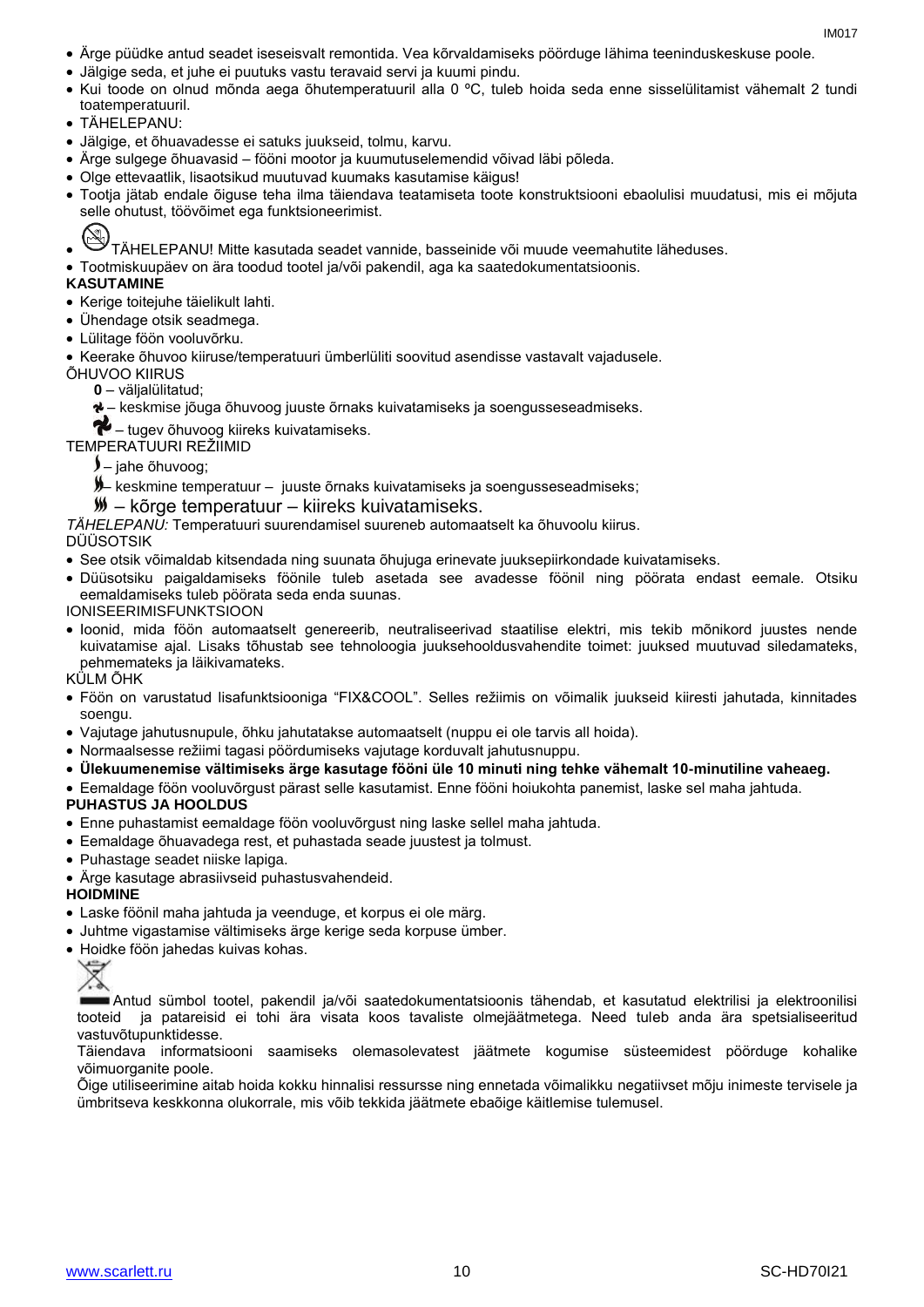#### **LV LIETOŠANAS INSTRUKCIJA DROŠĪBAS NOTEIKUMI**

- Uzmanīgi izlasiet ekspluatācijas instrukciju.
- Pirms pirmās ieslēgšanas pārbaudiet, vai tehniskie parametri, kas norādīti uz izstrādājuma, atbilst elektrotīkla parametriem.
- Izmantot tikai sadzīves vajadzībām, atbilstoši Lietošanas instrukcijai. Ierīce nav paredzēta rūpnieciskai izmantošanai.
- Neizmantot ārpus telpām.
- Vienmēr atvienojiet ierīci no elektrotīkla pirms tās tīrīšanas, vai arī tad, ja Jūs to neizmantojat.
- Neizvietojiet ierīci vai elektrovadu ūdenī vai kādā citā šķidrumā. Ja tas ir noticis nekavējoties atslēdziet to no elektrotīkla un pirms turpināt ierīces lietošanu, pārbaudiet tās darba spējas un drošību pie kvalificētiem speciālistiem.
- Lai izvairītos no elektrostrāvas trieciena vai aizdegšanās, negremdējiet ierīci ūdenī vai kādā citā šķidrumā. Ja tas ir noticis NEAIZTIECIET ierīci nekavējoties atslēdziet to no elektrotīkla un dodieties uz tuvāko servisa centru ierīces pārbaudei.
- Papildu aizsardzībai būtu lietderīgi vannas istabas barošanas ķēdē uzstādīt aizsargizslēgšanas ierīci ar nominālu iedarbes strāvu, kas nepārsniedz 30 mА; lai veiktu uzstādīšanu, ieteicams konsultēties ar speciālistu.
- Ierīces darbības laikā neizsmidziniet nekādus matu veidošanas līdzekļus.
- Ierīce nav paredzēta izmantošanai personām (ieskaitot bērnus) ar pazeminātām fiziskām, emocionālām vai intelektuālām spējām vai personām bez dzīves pieredzes vai zināšanām, ja viņas nekontrolē vai neinstruē ierīces lietošanā persona, kas atbild par viņu drošību.
- Bērni ir jākontrolē, lai nepieļautu spēlēšanos ar ierīci.
- Nekad neatstājiet ieslēgtu ierīci bez uzraudzības.
- Neizmantojiet piederumus, kas neietilpst ierīces komplektā.
- Nepārnēsājiet fēnu aiz vada vai pakāršanas cilpiņas.
- Barošanas vada bojājuma gadījumā, drošības pēc, tā nomaiņa jāuztic ražotājam vai tā pilnvarotam servisa centram, vai arī analoģiskam kvalificētam personālam.
- Necentieties patstāvīgi labot ierīci vai nomainīt jebkādas detaļas. Ierīces bojājuma gadījumā dodieties uz tuvāko Servisa centru.
- Sekojiet, lai elektrovads nepieskartos klāt asām malām un karstām virsmām.
- Jeigu gaminys kai kurį laiką buvo laikomas žemesnėje nei 0 ºC temperatūroje, prieš įjungdami prietaisą palaikykite jį kambario temperatūroje ne mažiau kaip 2 valandas.
- UZMANĪBU:
- Sekojiet līdzi, lai gaisa atvērumos neiekļūtu mati, putekļi vai pūkas.
- Neaiztaisiet ienākošās un izejošās gaisa plūsmas atveres, motors un sildīšanas elementi var pārdegt.
- Esiet uzmanīgi, darbības laikā ierīces uzgaļi stipri uzkarst.
- Ražotājs patur sev tiesības bez papildu brīdinājuma ieviest izstrādājuma konstrukcijā nelielas izmaiņas, kas būtiski neietekmē tā drošību, darbspēju un funkcionalitāti.
- 
- UZMANĪBU! Neizmantot ierīci vannas istabu, baseinu un citu ūdenstilpņu tuvumā.
- Ražošanas datums ir norādīts uz izstrādājuma un/vai iepakojuma, kā arī pavaddokumentos.

#### **DARBĪBA**

- Pilnībā attiniet elektrovadu.
- Uzlieciet uzgali.
- Pievienojiet fēnu pie elektrotīkla.
- Ar ātrumu/temperatūras gaisa plūsmas slēdžiem uzstādiet vēlamo režīmu.
- GAISA PLŪSMAS ĀTRUMI

#### **0** – izslēgts;

– vidēja gaisa plūsma vieglai matu žāvēšanai un veidošanai;

 $\blacklozenge$  – stipra gaisa plūsma ātrai matu žāvēšanai;

TEMPERATŪRAS REŽĪMI

- vēsa gaisa plūsma;
- vidēja temperatūra vieglai matu žāvēšanai un veidošanai;

– augsta temperatūra – ātrai matu žāvēšanai.

*UZMANĪBU:* Palielinoties temperatūrai, automātiski palielinās gaisa plūsmas ātrums.

#### UZGALIS-KONCENTRATORS

Uzgalis paredzēts atsevišķas galvas daļas žāvēšanai, sašaurinot un virzot gaisa plūsmu tieši uz to.

JONIZĀCIJAS FUNKCIJA

 Joni, kurus automātiski ģenerē fēns, neitralizē statisko elektrību, kas dažreiz veidojas matu masā to žāvēšanas procesā. Turklāt šī tehnoloģija veicina matu kopšanas preparātu efektivitātes uzlabošanu: mati kļūst vēl gludāki, mīkstāki un spīdīgāki.

#### AUKSTS GAISS

- Fēns ir aprīkots ar papildus funkciju "AUKSTS GAISS". Šajā režīmā iespējams ātri atdzesēt matus, nostiprinot matu sakārtojumu: uzspiediet un turiet pogu korpusa roktura ieķšpusē. Lai atgrieztos normālā režīmā, vienkārši atlaidiet pogu.
- **Lai izvairītos no ierīces pārkarsēšanas, nedarbiniet to nepārtraukti vairāk kā 10 minūtes, obligāti pārtrauciet darbību uz laiku ne mazāku par 10 minūtēm.**
- Vienmēr atvienojiet fēnu no elektrotīkla uzreiz pēc izmantošanas. Pirms novietot fēnu glabāšanai, ļaujiet tam pāris minūtes atdzist.

#### **TĪRĪŠANA UN APKOPE**

Pirms fēna tīrīšanas atslēdziet to no elektrotīkla un ļaujiet tam pilnībā atdzist.

www.scarlett.ru 11 SC-HD70I21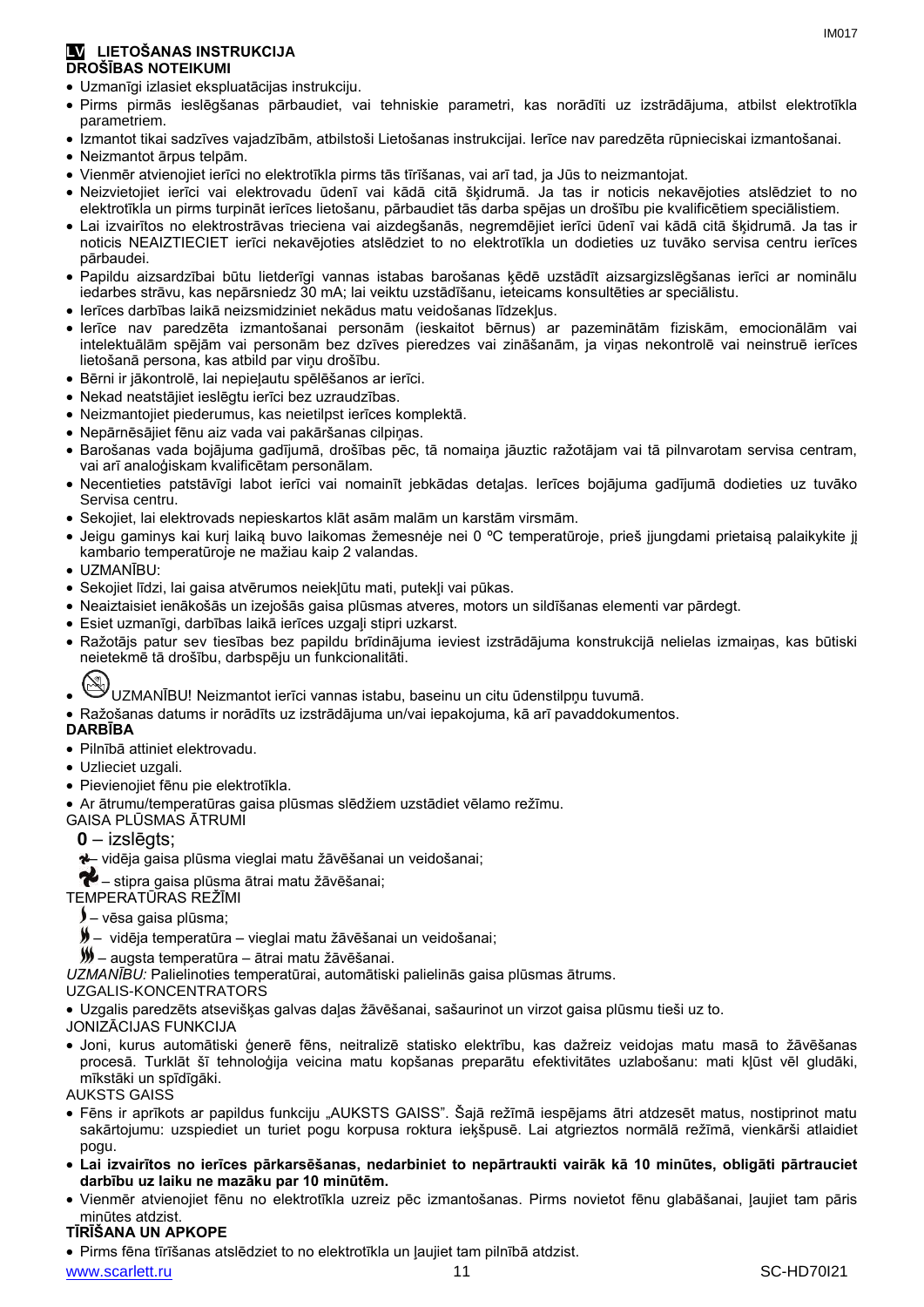- Noņemiet no ierīces gaisa noplūdes atveru režģi, lai iztīrītu matus un putekļus.
- Notīriet ierīci ar mitru audumu.
- Neizmantojiet abrazīvus tīrīšanas līdzekļus.

## **GLABĀŠANA**

- Ļaujiet fēnam pilnībā atdzist un pārliecinaties, ka tas nav mitrs.
- Lai nebojātu elektrovadu neuztiniet to uz fēna korpusa.
- Glabājiet fēnu vēsa, sausā vietā.



Šis simbols uz izstrādājuma, iepakojuma un/vai pavaddokumentiem nozīmē, ka nolietotus elektro- vai elektroniskos izstrādājumus un baterijas nedrīkst izmest kopā ar parastajiem sadzīves atkritumiem. Tie ir jānodod specializētajos pieņemšanas punktos.

Lai iegūtu papildu informāciju par esošajām atkritumu savākšanas sistēmām, vērsieties vietējā pašvaldībā.

Pareiza utilizācija palīdzēs saglabāt vērtīgus resursus un novērst iespējamo negatīvo ietekmi uz cilvēku veselību un apkārtējās vides stāvokli, kas var rasties nepareizas rīkošanās ar atkritumiem rezultātā.

#### **LT VARTOTOJO INSTRUKCIJA SAUGUMO PRIEMONĖS**

- Atidžiai perskaitykite šią instrukciją.
- Prieš įjungdami prietaisą pirmą kartą įsitikinkite, ar prietaiso etiketėje nurodytos techninės charakteristikos atitinka tinklo parametrus.
- Prietaisą naudokite tik buitiniams tikslams laikydamiesi Vartotojo instrukcijos nurodymų. Prietaisas nėra skirtas pramoniniam naudojimui.
- Naudokite plaukų džiovintuvą tik patalpose.
- Prieš valydami pritaisą bei jo nesinaudodami visada išjunkite jį iš elektros tinklo.
- Nenardinkite prietaiso ir maitinimo laido į vandenį bei kitus skysčius. Įvykus tokiai situacijai, nedelsdami išjunkite jį iš elektros tinklo ir kreipkitės į kvalifikuotus specialistus prietaiso veikimui bei saugumui patikrinti.
- Norėdami išvengti nutrenkimo elektros srove ar gaisro pavojaus, nenardinkite prietaiso į vandenį bei kitus skysčius. Įvykus tokiai situacijai, NELIESDAMI prietaiso, nedelsdami išjunkite jį iš elektros tinklo ir kreipkitės į Serviso centrą.
- Norėdami papildomai apsaugoti prietaisą, galite įmontuoti į vonios kambario elektros grandinę apsauginio išjungimo įrenginį (AIĮ), turintį nominalią suveikimo elektros srovę, neviršijančią 30 mA; šiam veiksmui atlikti kreipkitės konsultacijos į specialistą.
- Prietaisui veikiant nepurkškite ant plaukų šukuosenos formavimo priemonių.
- Prietaisas nėra skirtas naudotis žmonėms (įskaitant vaikus), turintiems sumažėjusias fizines, jausmines ar protines galias; arba jie neturi patirties ar žinių, kai asmuo, atsakingas už tokių žmonių saugumą, nekontroliuoja ar neinstruktuoja jų, kaip naudotis šiuo prietaisu.
- Vaikus būtina kontroliuoti, kad jie nežaistų šiuo prietaisu.
- Nepalikite įjungto prietaiso be priežiūros.
- Nenaudokite neieinančių į prietaiso komplekta reikmenų.
- Nenešiokite prietaiso už laidą arba pakabinimo kilpelę.
- Jei pažeistas maitinimo laidas, norėdami išvengti pavojaus, jį turi pakeisti gamintojas arba atestuotas techninės priežiūros centras, ar kvalifikuotas specialistas.
- Nebandykite savarankiškai remontuoti prietaiso arba keisti jo detalių. Atsiradus gedimams kreipkitės į artimiausią Serviso centrą.
- Pasirūpinkite, kad maitinimo laidas neliestų aštrių kraštų ir karštų paviršių.
- Jeigu gaminys kai kurį laiką buvo laikomas žemesnėje nei 0 ºC temperatūroje, prieš įjungdami prietaisą palaikykite jį kambario temperatūroje ne mažiau kaip 2 valandas.
- DĖMESIO:
- Pasirūpinkite, kad į ortakių angas nepatektų plaukai, dulkės arba pūkai.
- Neuždenkite įeinančias ir išeinančias ortakių angas, nes kitaip variklis ir šildymo elementai gali sudegti.
- Būkite atsargūs, prietaisui veikiant antgaliai labai įkaista!
- Gamintojas pasilieka teisę be atskiro perspėjimo nežymiai keisti įrenginio konstrukciją išsaugant jo saugumą, funkcionalumą bei esmines savybes.

- DĖMESIO! Nenaudokite prietaiso vonios kambaryje, baseine bei šalia kitų vandens šaltinių.
- Gamybos data nurodyta ant gaminio ir (arba) pakuotėje, taip pat lydinčioje dokumentacijoje.

## **VEIKIMAS**

- Visiškai išvyniokite maitinimo laidą.
- Užmaukite antgalį.
- Jiunkite prietaisa į elektros tinklą.
- Oro srovės greičių / temperatūros jungikliais nustatykite pageidaujamą režimą.
- ORO SROVĖS GREITIS
	- **0** išjungtas;
	- vidutinio greičio oro srovė, skirta švelniai džiovinti ar garbanoti plaukus;

# $\bullet$  – galinga oro srovė, skirta greitai džiovinti plaukus.

### TEMPERATŪROS REŽIMAI

- vėsi oro srovė;
- vidutinė temperatūra skirta švelniai džiovinti ar garbanoti plaukus;
- aukšta temperatūra skirta greitai džiovinti plaukus.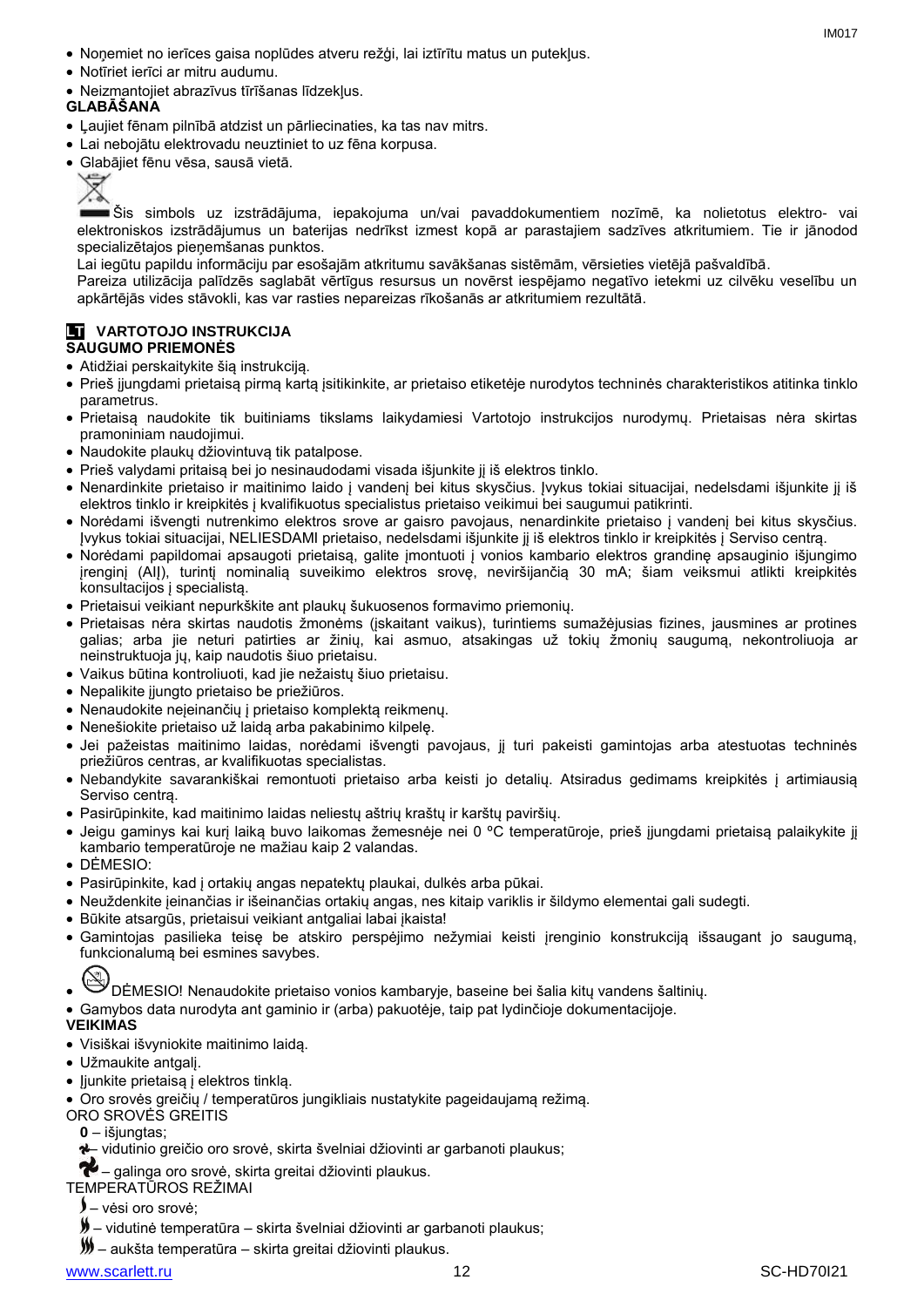- Šis antgalis leidžia susiaurinti ir nukreipti oro srautą, kad būtų džiovinamos atskiros plaukų dalys.
- Norint uždėti antgalį tūtą ant feno, būtina įstatyti jį į feno griovelius ir pasukti nuo savęs. Norint nuimti antgalį, reikia pasukti antgalį į save.
- JONIZACIJOS FUNKCIJA
- Plaukų džiovintuvas automatiškai skleidžia jonus, neutralizuojančius statinę elektrą, kuri kartais susidaro džiovinant plaukus. Be to, ši technologija leidžia padidinti plaukų priežiūros preparatų efektyvumą: plaukai pasidaro dar lygesni, minkštesni bei blizgantys.

ŠALTAS ORAS

- Fene sumontuota papildoma "FIX&COOL" funkcija. Šiuo režimu galima greitai atvėsinti plaukus, tvirtinant šukuoseną.
- Paspauskite vėsinimo mygtuką, oras bus vėsinamas automatiškai (nereikia laikyti mygtuko).
- Norint grįžti į įprastą režimą, pakartotinai paspauskite vėsinimo mygtuką.
- **Nesinaudokite prietaisu ilgiau kaip 10 minučių be pertraukos, nes jis gali perkaisti. Pasinaudoję prietaisu, padarykite maždaug 10 minučių pertrauką.**
- Baigę darbą, visada išjunkite plaukų džiovintuvą iš elektros tinklo. Prieš padėdami prietaisą saugoti palaukite, kol jis visiškai atvės.

#### **VALYMAS IR PRIEŽIŪRA**

- Prieš valydami plaukų džiovintuvą išjunkite jį iš elektros tinklo ir leiskite jam visiškai atvėsti.
- Nuimkite nuo prietaiso oro angas dengiančias groteles dulkėms bei plaukams pašalinti.
- Nuvalykite prietaisą drėgnu skudurėliu.
- Nenaudokite šveitimo valymo priemonių.

#### **SAUGOJIMAS**

- Leiskite plaukų džiovintuvui visiškai atvėsti ir įsitikinkite, kad jo korpusas yra sausas.
- Norėdami išvengti elektros laido pažeidimų, nevyniokite jo aplink korpusą.
- Laikykite plaukų džiovintuvą sausoje vėsioje vietoje.



Šis simbolis ant gaminio, pakuotėje ir (arba) lydinčioje dokumentacijoje reiškia, kad naudojami elektriniai ir elektroniniai gaminiai bei baterijos neturėtų būti išmetami (išmestos) kartu su įprastinėmis buitinėmis atliekomis. Juos (jas) reikėtų atiduoti specializuotiems priėmimo punktams.

Norint gauti papildomos informacijos apie galiojančias atliekų surinkimo sistemas, kreipkitės į vietines valdžios institucijas.

Teisingai utilizuojant atliekas, sutaupysite vertingų išteklių ir apsaugosite žmonių sveikatą ir aplinką nuo neigiamo poveikio, galinčio kilti netinkamai apdorojant atliekas.

#### **H HASZNALATI UTASÍTÁS FONTOS BIZTONSÁGI INTÉZKEDÉSEK**

- Kérjük, figyelmesen olvassa el a Kezelési útmutatót.
- Első használat előtt ellenőrizze, megfelelnek-e a terméken feltüntetett műszaki adatok a villamos hálózat adatainak.
- Csak otthoni használatra, ne használja nagyüzemi célra.
- Szabadban használni tilos!
- Tisztítás előtt és használaton kívül a csatlakozót mindig húzza ki a falból.
- Ne merítse a készüléket és a vezetéket vízbe vagy más folyadékba. Hogyha ez megtörtént, azonnal áramtalanítsa a készüléket és, mielőtt újra használná azt, ellenőrizze a készülék munkaképességét és biztonságát szakképzett szerelő segítségével.
- Áramütés, elektromos tüzek elkerülése érdekében ne merítse a készüléket vízbe, vagy egyéb folyadékba. Ha ez megtörtént, NE FOGJA MEG A KÉSZÜLÉKET, azonnal áramtalanítsa azt és forduljon szervizhez.
- Kiegészítő védőintézkedésként célszerű max. 30 mA névleges áramnál működő lekapcsoló-készülék telepítése a fürdőszoba tápáramkörébe. Telepítéskor forduljon szakértőhöz.
- Ne használjon aeroszolos készítményeket, spray-ket a hajszárító működése közben.
- Ne használják a készüléket fizikai-, érzelmi-, illetve szellemi fogyatékos személyek, vagy tapasztalattal, elegendő tudással nem rendelkező személyek (beleértve a gyerekeket) felügyelet nélkül, vagy ha nem kaptak a készülék használatával kapcsolatos instrukciót a biztonságukért felelős személytől.
- A készülékkel való játszás elkerülése érdekében tartsa a gyermekeket felügyelet alatt.
- Ne hagyja bekapcsolva a hajszárítót.
- Ne használjon készlethez nem tartozó tartozékot.
- Ne szállítsa a hajszárítót akasztónál, vezetéknél fogva.
- A vezeték meghibásodása esetén veszély elkerülése érdekében annak cseréjét végeztesse a gyártóval vagy a gyártó által meghatalmazott szervizzel ill. szakemberrel.
- Ne próbálja egyedül javítani a készüléket, cserélni az alkatrészeket. Forduljon a közeli szervizbe.
- Figyeljen, hogy a vezeték ne érintkezzen éles, forró felülettel.
- Amennyiben a készüléket valamennyi ideig 0 ºC–nál tárolták, bekapcsolása előtt legalább 2 órán belül tartsa szobahőmérsékleten.

#### *FIGYELEM:*

- Figyeljen arra, hogy a légvezető nyílások ne tömődjenek el hajjal, porral, pihével.
- Ne zárja el a légszívót, légfúvót, mert kiéghet a motor, vagy a készülék melegítőeleme.
- Legyen óvatos működés közben a hajszárító tartozékai erősen melegednek!
- A gyártónak jogában áll értesítés nélkül másodrendű módosításokat végezni a készülék szerkezetében, melyek alapvetően nem befolyásolják a készülék biztonságát, működőképességét, funkcionalitását.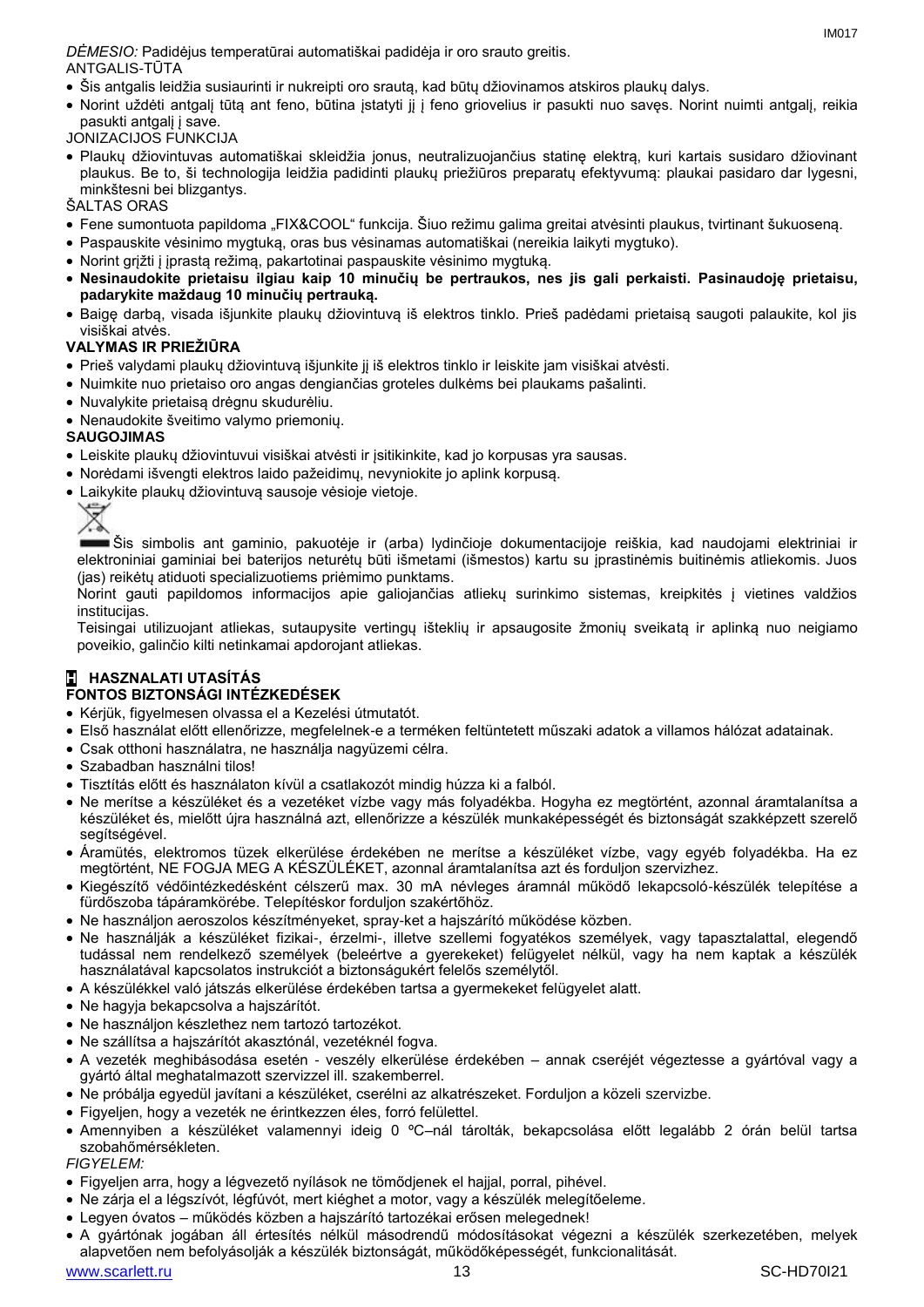FIGYELEM! Ne használja a készüléket fürdőszoba, uszoda, és egyéb víztárolók közelében.

A gyártási idő a terméken és/vagy a csomagoláson, illetve a kísérő dokumentumokban található.

**JAVASLATOK A KEZELÉSHEZ**

#### Tekerje le teljesen a vezetéket.

- Helyezze fel a tartozékot.
- Csatlakoztassa a hajszárítót a hálózathoz.
- Gyorsasági fokozat / hőmérsékletkapcsoló segítségével állítsa be a kiválasztott fokozatot.
- GYORSASÁGI FOKOZATOK
	- **0** kikapcsolva;
	- közepes teljesítmény, gyengéd szárításhoz és berakáshoz;

– nagyteljesítmény, gyors szárításhoz.

HŐMÉRSÉKLET VEZÉRLÉSE

- hideg levegő;
- közepes hőmérséklet gyengéd szárításhoz, hajberakáshoz;
- magas hőmérséklet gyors szárításhoz.
- *FIGYELEM:* A hőmérséklet fokozásakor automatikusan fokozódik a légáramlat sebessége.

#### FÚVÓKA RÁTÉT

- А rátét segítségével leszűkül a légáramlás, ami lehetőséget nyújt irányítani a légáramlást egyes hajterület szárítása céljából.
- A fúvóka rátét felhelyezése érdekében helyezze azt a hajszárítón lévő vájatokba és fordítsa el magától ellenkező irányba. Ha le kívánja venni a rátétet, fordítsa el azt maga felé.
- IONIZÁCIÓ FUNKCIÓ
- A hajszárító által automatikusan termelt ionok neutralizálják a statikus áramot, amely időnként képződik a hajban hajszárítás közben. Ezen kívül, ez a technológia növeli a hajápoló termékek hatékonyságát: a haj még simábbá, selymesebbé és csillogóbbá válik.
- HIDEG LEVEGŐ
- A hajszárító kiegészítő FIX&COOL funkcióval van ellátva. Ebben az üzemmódban a haj könnyen lehűthető, hogy rögzítve legyen a berakás.
- Nyomja meg a hűtés gombot, a levegő automatikusan lehűl (lenyomva tartani a gombot nem szükséges).
- A normál üzemmódba való áttérés érdekében ismételten nyomja meg a hűtés gombot.
- **Túlmelegedés elkerülése érdekében ne használja a készüléket 10 percnél tovább és tartson legalább 10 perces szünetet.**
- Használat után mindig áramtalanítsa a készüléket. Mielőtt eltenné a hajszárítót, hagyja néhány percig hűlni.

#### **TISZTÍTÁS ÉS KARBANTARTÁS**

- Mindig áramtalanítsa és hagyja teljesen kihűlni a hajszárítót tisztítás előtt.
- Vegye le a légfúvó nyílásokról a rácsot, és távolítsa el a hajat és a port.
- Tisztítsa meg a készüléket nedves törlőkendővel.
- Ne használion súrolószert.

#### **TÁROLÁS**

- Bizonyosodjon meg róla, hogy a hajszárító teljesen száraz, és lehűlt.
- A vezetéket ne tekerje a készülék köré, mert sérüléshez vezethet.
- Tárolja a hajszárítót száraz, hűvös helyen.



Ez a jel a terméken, csomagoláson és/vagy kísérő dokumentumokon azt jelenti, hogy ezeket a használt villamos és elektronikus termékeket és elemeket tilos az általános háztartási hulladékkal kidobni. E tárgyakat speciális befogadó pontokban kell leadni.

A hulladékbefogadó rendszerrel kapcsolatos kiegészítő információért forduljon a helyi illetékes hatósághoz.

A megfelelő hulladékkezelés segít megőrizni az értékes erőforrásokat és megelőzheti az olyan esetleges negatív hatásokat az emberi egészségre és a környezetre, amelyek a nem megfelelő hulladékkezelés következtében felmerülhetnek fel.

## **RO MANUAL DE UTILIZARE**

- Citiți cu atenție aceste instrucțiuni înainte de a utiliza aparatul pentru a evita defecțiunile în timpul utilizării.
- Înainte de prima conectare, verificați dacă caracteristicile tehnice indicate pe produs corespund parametrilor rețelei electrice.
- Manipularea necorespunzătoare poate duce la deteriorarea produsului, pagube materiale și poate cauza daune sănătății utilizatorului.A se utiliza doar în scopuri de utilizare casnică. Aparatul nu este destinat pentru uz comercial.
- Nu folosiți un uscător de păr în aer liber.
- Dacă aparatul nu se utilizează, deconectați-l de fiecare dată de la rețeaua electrică.
- În cazul folosirii aparatului în camera de baie, trebuie să-l deconectați de la rețea după utilizare, întrucât proximitatea apei prezintă pericol, chiar dacă aparatul este deconectat.
- În scopul evitării electrocutării, nu introduceţi aparatul sau cablul de alimentare în apă sau alte lichide. Dacă aceasta a avut loc, NU ATINGEŢI aparatul, deconectaţi-l imediat de la reţeaua electrică şi adresaţi-vă la Centrul de reparaţii pentru verificare.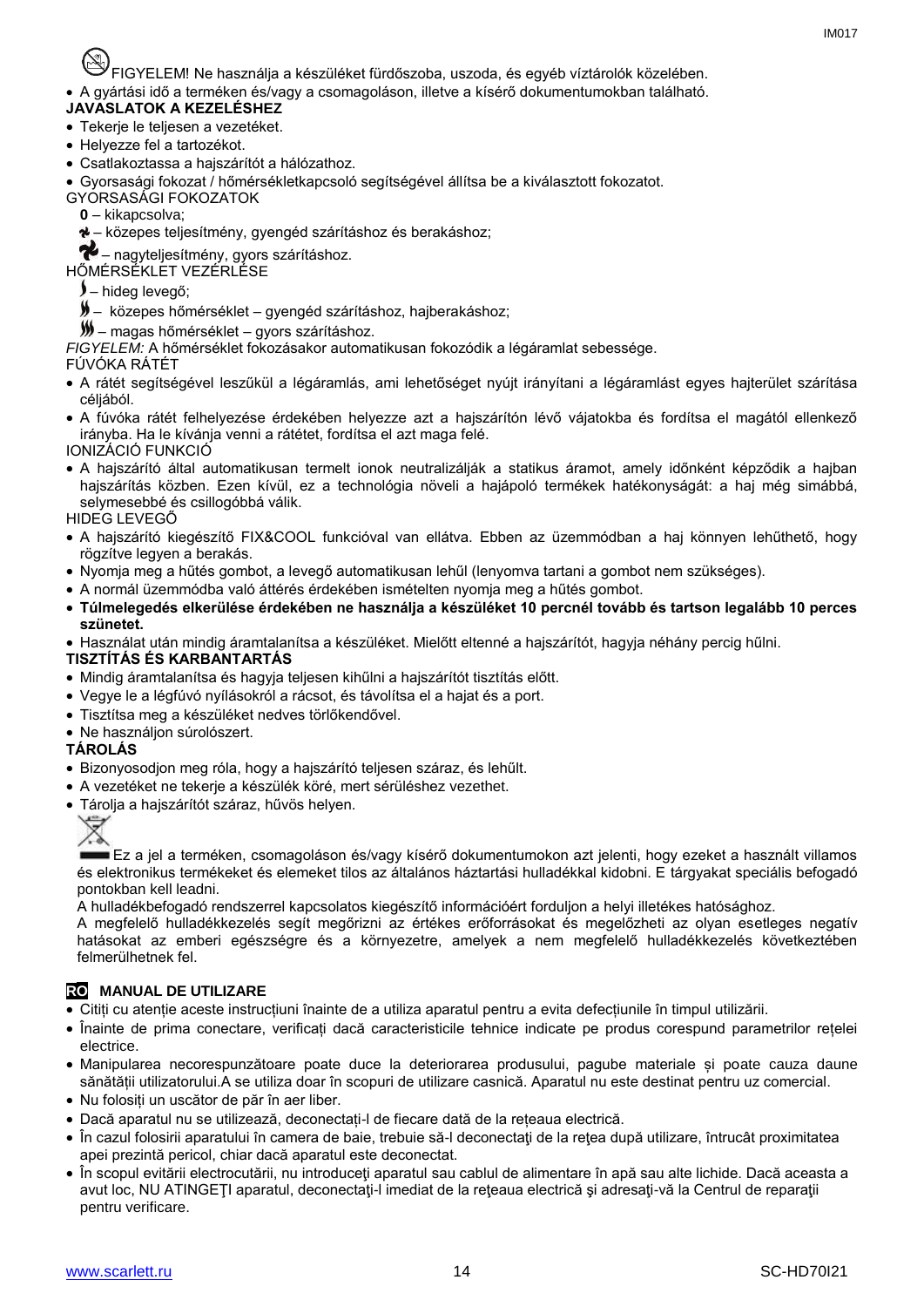- Pentru siguranţă suplimentară se recomandă instalarea unui dispozitiv de curent rezidual (DCR) cu declanşare nominală, care nu depăşeşte 30 mA, în cadrul circuitului electric al camerei de baie; pentru instalare trebuie să vă adresaţi unui specialist autorizat.
- Nu pulverizaţi substanţe pentru aranjarea părului în timpul funcţionării aparatului.
- Se interzice folosirea aparatului dat de persoane (inclusiv copii) cu capacități fizice, senzoriale și mintale reduse sau care nu au experiență sau cunoștințe, dacă aceștia nu sunt controlați sau instruiți cu privire la utilizarea aparatului de persoana, responsabilă de siguranţa lor.
- Copiii trebuie supravegheaţi pentru a nu permite jocul cu aparatul.
- Nu lăsați aparatul conectat fără supraveghere.
- Nu folositi accesorii, care nu fac parte din setul acestui aparat.
- Nu transportați un uscător de păr sau bucla de cordon pentru agățat.
- Înscopul evitării situaţiilor periculoase, înlocuirea cablului electric deteriorat se va efectua de producător sau de centrul de reparații autorizat de acesta, sau de personalul analogic calificat.
- Nu încercați să reparați aparatul de sine stătător. În cazul detectării unor defecte, adresați-vă la cel mai apropiat Centru de reparatii.
- Asiguraţi-vă că cablul electric nu se atinge de mărgini ascuţite şi de suprafeţe fierbinţi.
- Dacă aparatul a fost expus unei temperaturi mai mici de 0°C pentru o anumită perioadă, este necesar să-l aduceţi la temperatura încăperii timp de cel puţin 2 ore.
- **ATENTIE:**
- Asiguraţi-vă că în găurile pentru aer nu sunt fire de păr, praf sau puf.
- Nu acoperiți găurile pentru intrarea și ieșirea aerului, pentru că motorul și elementele de încălzire ale uscătorului de păr ar putea să ardă.
- Producătorul își rezervă dreptul de a introduce fără notificare prealabilă mici modificări în construcţia produsului, care nu influențează semnificativ siguranța, capacitatea de funcționare și performanța acestuia.

 $\mathscr Y$ ATENȚIE! Nu folositi aparatul în apropierea camerelor de baie, bazinelor sau altor recipiente care contin apă.

• Data fabricării este indicată pe produs si/sau pe ambalai, precum și pe documentele însotitoare.

#### **UTILIZAREA**

- Derulati complet cablul de alimentare.
- Plasați duza-concentrator.
- Conectaţi uscătorul de păr la reţeaua electrică.
- Setați regimul dorit cu ajutorul cursoarelor de viteză / temperatură a fluxului de aer.
- VITEZA FLUXULUI DE AER
	- **0**–deconectat;
	- flux de aer mediu pentru uscare fină sau aranjarea părului;

+ flux de aer puternic pentru uscare rapidă.

- REGIMURI DE TEMPERATURĂ
	- flux de aer rece;
	- –temperatură medie pentru uscare fină sau pentru aranjarea părului;

– temperatură ridicată pentru uscare rapidă.

*ATENŢIE:*La ridicarea temperaturii, viteza fluxului de aer se măreşte automat.

#### ACCESORIU-DUZĂ

- Acest accesoriu îngustează şi orientează fluxul de aer pentru uscarea anumitor porţiuni de păr.
- Pentru instalarea accesoriului-duză pe uscător, este necesar să-l introduceţi în fantele uscătorului şi să-l rotiţi de la sine. Pentru a scoate accesoriul, este necesar să rotiţi accesoriul spre sine.

FUNCŢIA DE IONIZARE

 Ionii, generaţi automat de uscătorul de păr, neutralizează electricitatea statică, care uneori se formează în masa de păr în timpul uscării. Mai mult ca atât, această tehnologie contribuie la mărirea eficienţei preparatelor pentru îngrijirea părului, păstrează echilibrul de hidratare a structurii părului, care devine şi mai neted, moale şi strălucitor.

#### AER RECE

- Uscătorul este dotat cu o funcţie suplimentară "FIX&COOL" [fixează şi răceşte]. Acest regim înlesneşte răcirea rapidă a părului, fixând coafura.
- Apăsați butonul de răcire și aerul se va răci automat (nu este nevoie să-l tineți apăsat).
- Pentru a reveni la regimul normal, apăsați din nou butonul de răcire.
- **Pentru a evita supraîncălzirea, nu-l folosiţi în continuu mai mult de 10 minute şi este obligatoriu sa faceţi o pauză de cel puţin 10 minute.**
- Întotdeauna deconectaţi uscătorul de păr de la reţeaua electrică după utilizare. Înainte de a pune uscătorul de păr la păstrare, lăsaţi-l să se răcească timp de câteva minute.

#### **CURĂŢAREA ŞI ÎNTREŢINEREA**

- Înainte de curătarea uscătorului, scoateti-l din priză și lăsați-l să se răcească complet.
- Nu folositi solutii de curătare abrazive.
- Se recomandă periodic de scos grilajul pentru aer în scopul curăţării acestuia.
- Scoateţi grilajul şi curăţaţi-l cu o perie, iar apoi instalaţi grilajul la loc.

#### **PĂSTRAREA**

- Lăsaţi uscătorul de păr să se răcească complet şi asiguraţi-vă că carcasa lui nu este umedă.
- Pentru evitarea deteriorării cablului, nu-l înfăşuraţi pe carcasă.
- Păstraţi uscătorul într-un loc răcoros şi uscat.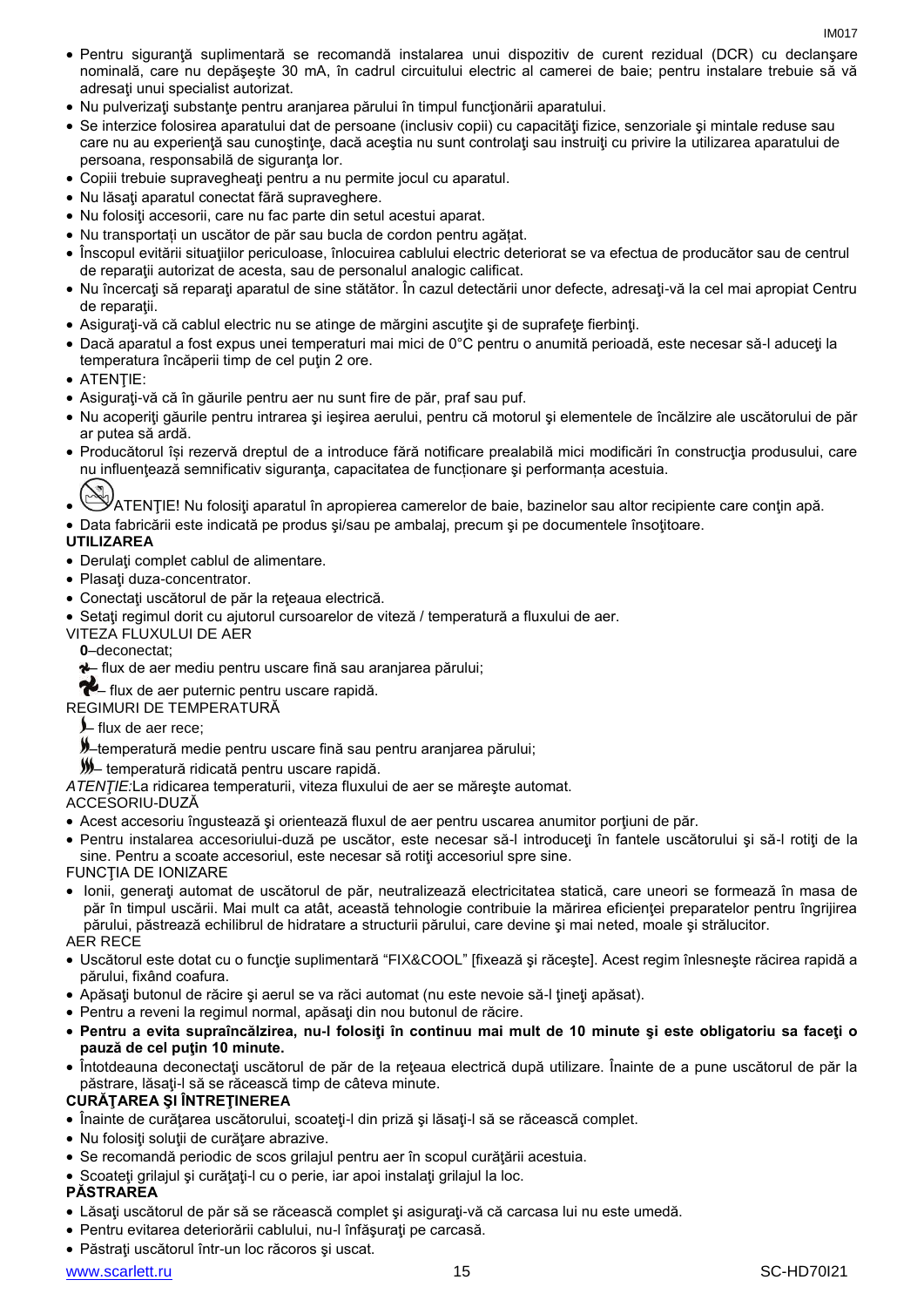

Simbolul dat pe produs, ambalaj si/sau documentele însoțitoare înseamnă că aparatele electrice și electronice, și bateriile uzate nu trebuie aruncate împreună cu deşeurile menajere. Acestea trebuie duse la punctele de colectare specializate.

Adresați-vă la autoritățile locale pentru a obține informații suplimentare referitor la sistemele existente de colectare a deşeurilor.

Reciclarea corectă va contribui la păstrarea resurselor valoroase şi la prevenirea posibilelor efecte negative asupra sănătății oamenilor și a mediului înconjurător, care ar putea apărea în rezultatul reciclării incorecte a deșeurilor.

#### **PL INSTRUKCJA OBSŁUGI ŚRODKI BEZPIECZEŃSTWA**

- Uważnie przeczytaj Instrukcję Obsługi.
- Przed pierwszym włączeniem należy sprawdzić, czy dane techniczne podane na wyrobie są zgodne z parametrami prądu elektrycznego.
- Używać tylko do celów domowych zgodnie z tą Instrukcją Obsługi. Nie jest urządzeniem do zastosowania w przemyśle.
- Nie używaj suszarki do włosów na zewnątrz pomieszczenia.
- Zawsze odłączaj zasilanie sieciowe, gdy urządzenie nie jest używane lub przed czyszczeniem.
- Podczas korzystania z urządzenia w łazience, należy odłączyć go od sieci po użyciu, gdyż bliskość wody stanowi zagrożenie, nawet gdy urządzenie jest wyłączone.
- Aby uniknąć porażenia prądem elektrycznym i pożaru, nie wolno zanurzać urządzenia i przewodu zasilającego w wodzie lub innej cieczy. Jeśli tak się stało, NIE CHWYTAJ wyrobu, natychmiast odłącz go od źródła zasilania prądem elektrycznym i skontaktuj się z Punktem Serwisowym w celu sprawdzenia.
- Dla dodatkowej ochrony zaleca się ustawić wyłącznik różnicowoprądowy (RCD) o znamionowym prądzie zadziałania nie przekraczającym 30 mA do obwodu zasilania łazienki; podczas instalacji należy zasięgnąć porady specjalisty.
- Nie należy rozpylać środków do stylizacji włosów przy pracującym urządzeniu.
- Urządzenie nie jest przeznaczone do użytku przez osoby (w tym dzieci) o ograniczonych możliwościach fizycznych, zmysłowych lub umysłowych albo, w przypadku braku doświadczenia lub wiedzy, jeśli nie znajdują się one pod nadzorem lub nie poinstruowane na temat korzystania z urządzenia przez osobę odpowiedzialną za ich bezpieczeństwo.
- Dzieci powinny być nadzorowane, aby zapobiec grze z urządzeniem.
- Nie zostawiaj włączonego urządzenia bez nadzoru.
- Nie należy używać akcesoriów, które nie są dołączone do zestawu wraz z urządzeniem.
- Nie przenoś suszarki do włosów za przewód lub pętelkę do zawieszania.
- W przypadku uszkodzenia przewodu zasilającego jego wymiany, aby uniknąć niebezpieczeństw, powinien dokonać producent lub upoważniony przez niego Punkt Serwisowy bądź podobny wykwalifikowany personel.
- Nie należy samodzielnie naprawiać ani wymieniać żadnej części urządzenia. W przypadku wykrycia usterek należy skontaktować się z najbliższym Punktem Serwisowym.
- Należy uważać, aby przewód zasilający nie dotykał ostrych krawędzi i gorących powierzchni.
- Jeśli urządzenie przez jakiś czas znajdowało się w temperaturze poniżej 0ºC, przed włączeniem musi być przechowywane w temperaturze pokojowej nie krócej niż w ciągu 2 godzin.

#### *UWAGA:*

- Należy uważać, aby do otworów zapewniających przepływu powietrza nie trafiały włosy, kurz lub puch.
- Nie zamykaj wlotowych i wylotowych przewodów powietrznych silnik i elementy grzejne suszarki mogą się spalić.
- Uważaj, urządzenie mocno nagrzewa się podczas pracy.
- Producent zastrzega sobie prawo, bez dodatkowego powiadomienia, do wprowadzania drobnych zmian w konstrukcji wyrobu, które zupełnie nie wpływają na jego bezpieczeństwo, sprawność ani funkcjonalność.
	- UWAGA! Nie używaj urządzenia w pobliżu łazienek, basenów lub innych zbiorników zawierających wodę.

Data produkcji podana na wyrobie i/lub na opakowaniu, a także w dołączonej dokumentacji.

#### **PRACA**

- Rozwiń całkowicie przewód zasilający.
- Załóż nakładkę koncentrator.
- Podłącz suszarkę do sieci elektrycznej.
- Za pomocą przełącznika prędkości przepływu powietrza i temperatury ustaw żądany tryb.
- PRĘDKOŚĆ PRZEPŁYWU POWIETRZA

**0** – wył.;

– strumień powietrza o średniej mocy do łagodnego suszenia bądź układania włosów;

 $\bullet$  – silny strumień powietrza dla szybkiego suszenia.

TEMPERATURY TRYBY

- chłodny strumień powietrza;
- średnia temperatura do łagodnego suszenia bądź układania włosów;

– wysoka temperatura – do szybkiego suszenia.

*UWAGA:* wraz ze wzrostem temperatury automatycznie zwiększa prędkość przepływu powietrza.

#### KOŃCÓWKA KONCENTRATOR

- Ta końcówka pozwala zwężać i kierować strumień powietrza do suszenia poszczególnych okolic.
- Aby zainstalować końcówkę koncentrator do suszarki, należy włożyć ją w rowki na suszarce i odwrócić od siebie. Aby zdjąć końcówkę, należy przekręcić końcówkę na siebie.